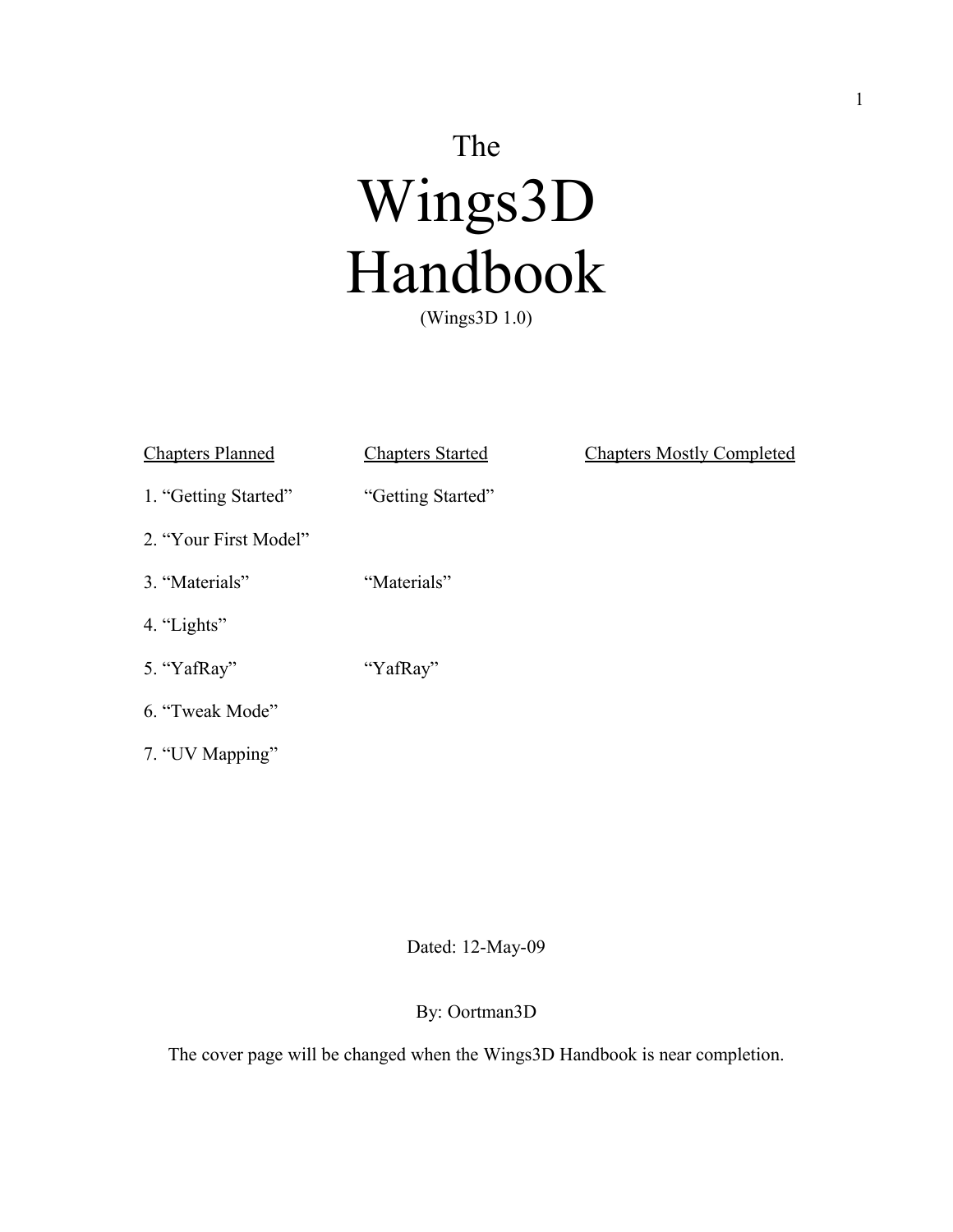## Chapter 1

## Getting Started

This Handbook assumes that you know how to install Wings3D and that you are currently looking at the GUI (Graphical User Interface) with a blank stare on your face thinking now what?...

When reading this handbook note the following:

- **Bold** font is used for **hot-keys.**
- *Italic* font is used for *Menu commands* and the > symbol is used between a series of *commands*.
- All Commands are surrounded by brackets [*command*] in order to separate them and make them stand out.
- The following abbreviations are used for Mouse Button commands: [LMB] Left Mouse Button, [MMB] Middle Mouse Button, [RMB] Right Mouse Button.
- Menu Bar Commands are selected by clicking with the [LMB]. Context Sensitive Menu [RMB] Commands are selected by clicking with [LMB], [MMB], [RMB], or even [Alt+Click]. Watch the Information Line for available command options.
- Within menus, "Enable" means a check mark is present and "Disable" means a check mark is NOT present.

#### **Erlang**

When you started Wings3D you may have noticed that two programs are launched. The one program window with its title bar titled Wings3D is your Wings3D GUI and the minimized one is for Erlang (The program that Wings3D is running on and programmed in). You can think of Erlang as an OS (Operating System) running on top of your OS, whether it be Windows, Linux, or Macintosh.

You can simply ignore the Erlang window but you CANNOT close this window without causing Wings3D to shut down.

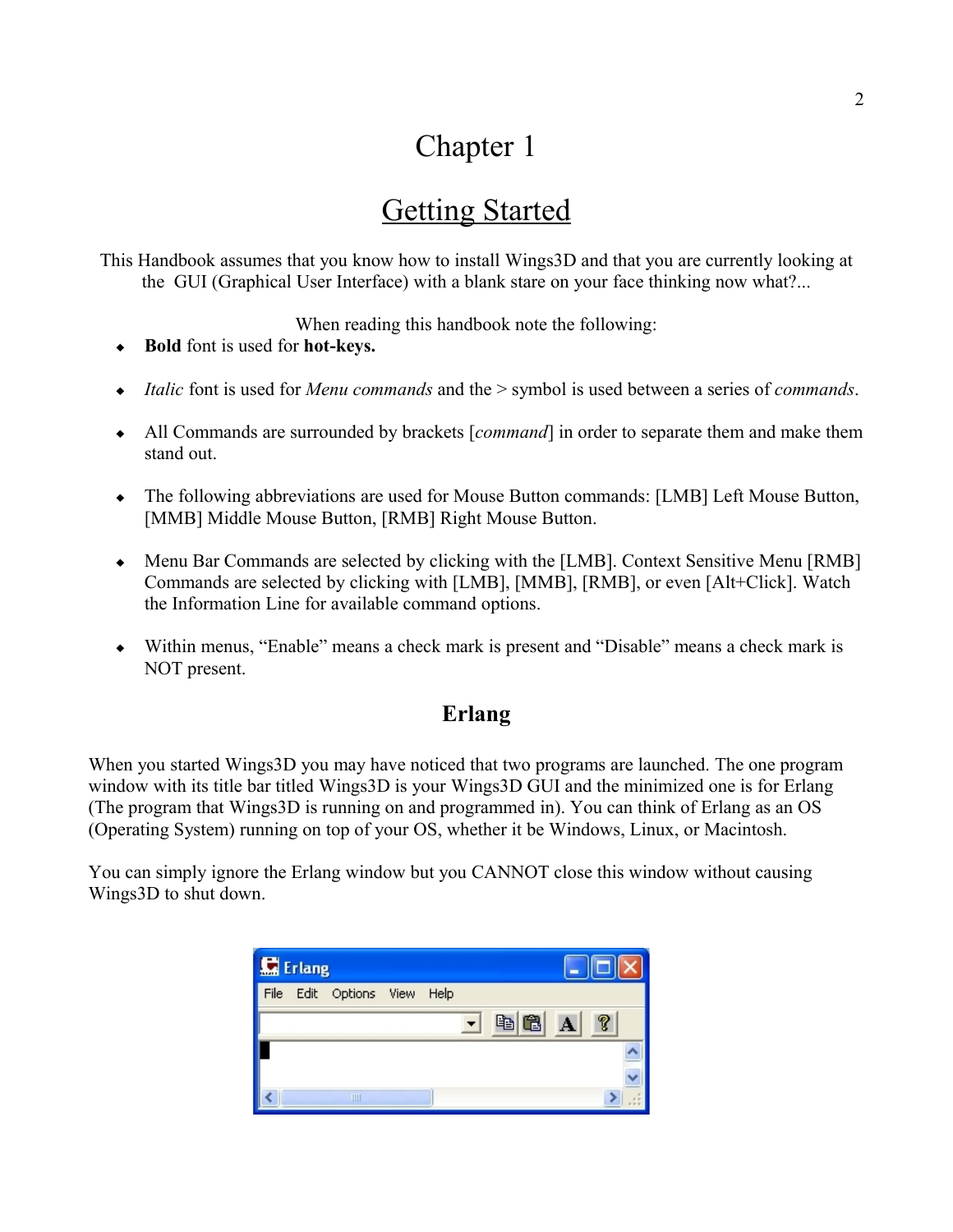#### **Wings3D Windows**

The first time you look inside of the Wings3D Program Window, all you will see is the Geometry Window (Which will be your 3D Canvas).



There are other windows, including the Outliner, Geometry Graph, Palette, New Geometry Window, and Console, which can be opened as well.

The Outliner and Geometry Graph are the ones you will NOT want to be without. To open these windows [*Window > Outliner*] and [*Window > Geometry Graph*].



These windows can be moved around by grabbing [LMB] the bar at the top of the window. You can close them by clicking the X at the upper right corner of the window. The windows can also be resized by grabbing [LMB] the lower right corner. The Geometry Window can be moved and resized but cannot be closed.

Alternative methods of resizing these windows are available by [RMB] over the bar at the top of each window. You can size to fit or set a specific size. If you have a Three Button Mouse you can size to fit with one [MMB] click.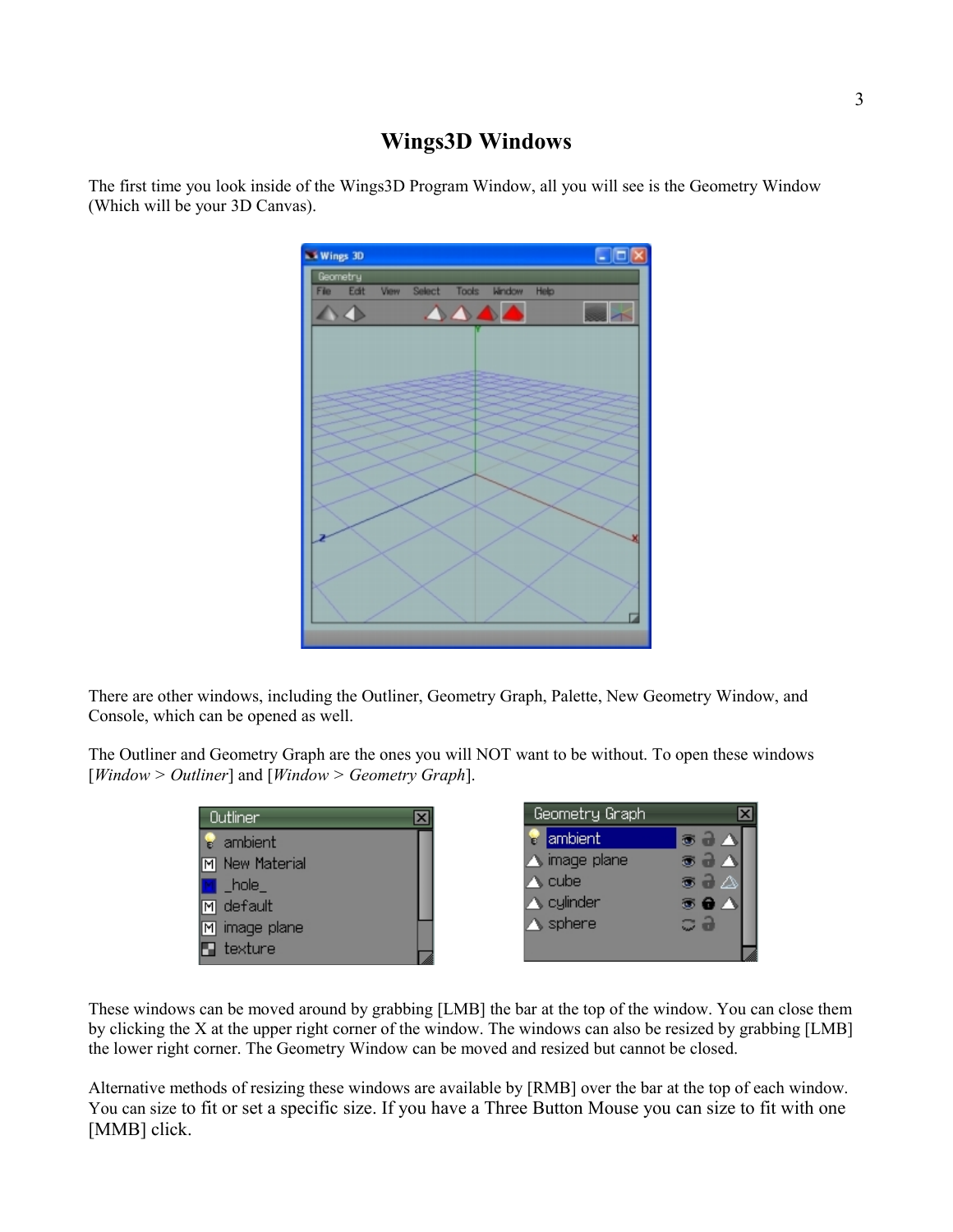The ability to set a specific size for the Geometry window is helpful if you want to control your field of view at a specific image size when you are ready to Render (Export your model/scene as a 2D Image).

The Geometry Window has the added option of Hiding/Showing the Toolbar. The next time you start Wings3D the window sizes and positions will be the same as you left them. The Camera axis view will however be reset to the default view. If you want to keep an important camera axis view for the future, you can save the View [*View > Saved Views: > Save Options Box > Enter a View Name > OK*]. You can even save files containing only Saved Views for use as templates to be imported using the Merge command [*File > Merge*].

#### **User Preferences**

As is the case with most programs you will need to set your User Preferences [*Edit* > *Preferences*].

Under the General Tab, you may want to change the setting for *Selection Color* from Red to a Brighter color to enhance the visibility of selected entities.

 Another handy feature is *Smart Highlighting* which when enabled allows you to select either Vertex, Edges, or Faces by hovering over them instead of having to preselect the selection mode. Beginners may want to leave this feature disabled. Smart

#### General Preferences

|                                                                                                                             |                |                                                     |                                                            | General Camera   Advanced   Constraints   User Interface   Misc                                                                    | 0K     |
|-----------------------------------------------------------------------------------------------------------------------------|----------------|-----------------------------------------------------|------------------------------------------------------------|------------------------------------------------------------------------------------------------------------------------------------|--------|
| Vertex Display<br><b>Unselected Size</b><br>Selected Size<br>Magnet Mask Vetex Size 10,0<br>Unselected Vertices Magnet Mask | 4.0<br>5.0     |                                                     | Edge Display                                               | Unselected Hidth 2.0<br>Selected Width 2.0<br>Hard Edge Hidth 2.0<br>Soft Edges <b>No. Hard Edges</b><br>□ Draw Anti-Aliased Edges | Cancel |
| <b>Highlighting</b><br>V Vertices V Edges V Faces V Objects<br>Unselected Selected<br>□ Smart Highlighting                  |                |                                                     | Selection<br>· Solid Face Selections<br>Selection Color    | O Stippled Face Selections                                                                                                         |        |
| Information Text -<br>Text<br>Background<br>□ Verbose □ Mouseover                                                           | Width<br>Color | - Normals Displau -<br>Length $[0,3]$<br>[2.0]<br>π |                                                            | Materials<br>Default<br>Hole                                                                                                       |        |
| Aves -<br>I Show Avis Letters +X Color<br>Constrain Aves to Grid +Y Color<br>Show Mini Avis + Z Color                       |                | -Y Color                                            | $-X$ Color<br>$-7$ Color                                   |                                                                                                                                    |        |
| Grid                                                                                                                        |                |                                                     | Color ■ Force Avis-Aligned Grid 区 Force Avis-Aligned Ortho |                                                                                                                                    |        |
|                                                                                                                             |                |                                                     |                                                            |                                                                                                                                    |        |

Highlighting is most useful when using the [*Tools > Tweak*] command.

Enabling "Force Axis-Aligned Ortho" will temporarily switch to Ortho mode when you *View Along* any of the Axis [**X**],[**Y**],[**Z**], etc.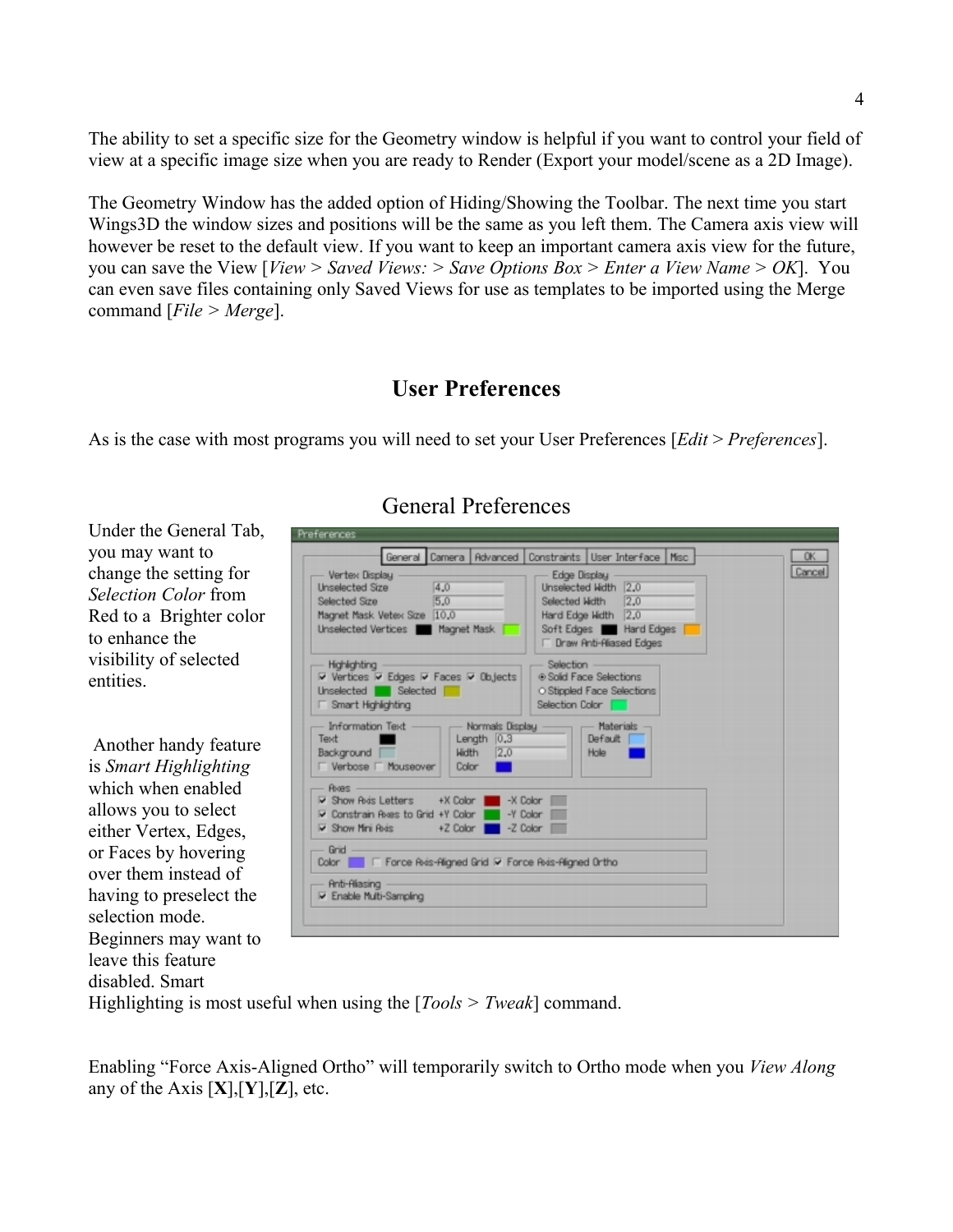#### Camera Preferences

Under the Camera Tab, you will need to set the number of Mouse Buttons depending on what type of mouse you have.

A Three Button Scroll Mouse is preferred when using Wings3D but an old Three Button Mouse or Two Button Mouse will work quite well.

You can also set the Camera Mode to various settings.

If you have a Three Button Scroll Mouse you will want to use Wings3D Camera Mode.

If you have an old Three Button Mouse or Two Button Mouse set the Camera Mode to Nendo.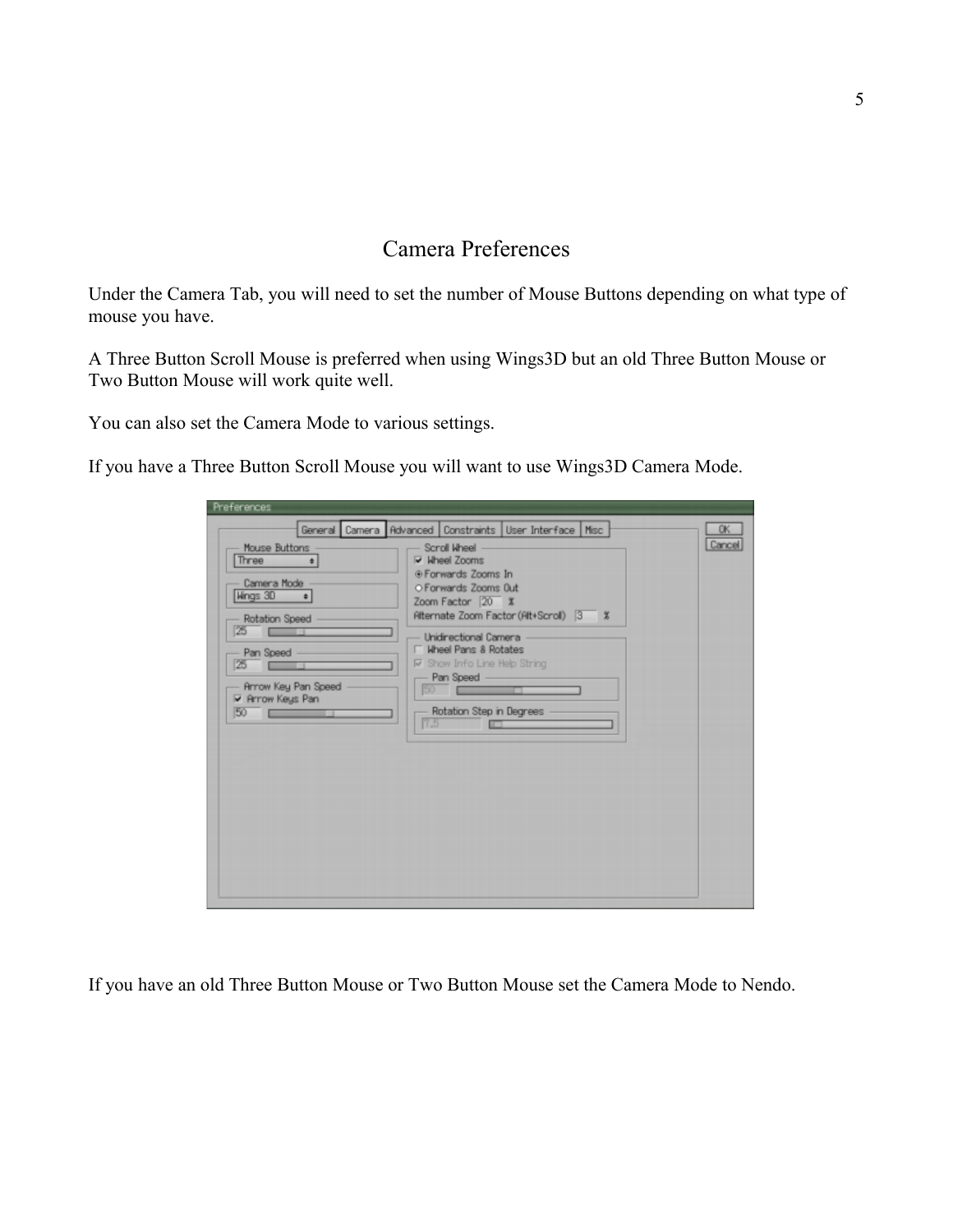#### Under the Advanced Tab, make sure that "Use Highlight as Temporary Selection" is enabled so that the Highlight Aim [**A**] function is available.

For Highlight Aim Targets enable both "Selected Geometry" and "Unselected Geometry".

| General Camera Advanced Constraints User Interface Misc<br>□ Default Commands<br>V Use Highlight as Temporary Selection<br>F Hide Selection While Dragging<br>F Hide Selection While Moving Camera<br>$\nabla$ Use Mirror for Selections<br>Power-user temporary selections<br>Extend selection via hotkey on temporary highlight<br>Launch Wings in Tweak Mode<br>Vector Display<br>Length $1.0$<br>$M$ dth $2,0$<br>Color<br>Clipping Plane Indicator | Drag Preferences<br>Switching Modes Resets Model's Position<br><b>Customize Drag Response</b><br>Mouse Speed for Dragging<br><b>Ⅳ</b> Factor in Distance from Camera<br>5.0<br>Mouse Speed for Scaling<br><b>Ⅳ</b> Factor in Distance from Camera<br>5.0<br>Mouse Speed for Rotating<br>5.0 | 0K<br>Cancel |
|---------------------------------------------------------------------------------------------------------------------------------------------------------------------------------------------------------------------------------------------------------------------------------------------------------------------------------------------------------------------------------------------------------------------------------------------------------|---------------------------------------------------------------------------------------------------------------------------------------------------------------------------------------------------------------------------------------------------------------------------------------------|--------------|
| $Size$ 1.5<br>Color  <br>Highlight Aim Targets<br><b>▽</b> Selected Geometry<br>V Unselected Geometry                                                                                                                                                                                                                                                                                                                                                   |                                                                                                                                                                                                                                                                                             |              |

#### Constraints Preferences

Under the Constraints Tab, you can change the various distance, scale and rotation controls to suit your needs. Deleting the value or entering '0' will reset the constraint to the Wings3d default setting.

| Default Constraint Values  |                            |                                                                   |          | General Camera   Advanced   Constraints   User Interface   Misc | OK<br>Cancel |
|----------------------------|----------------------------|-------------------------------------------------------------------|----------|-----------------------------------------------------------------|--------------|
| – Distance Constraints     |                            | - Alternate Distances                                             |          |                                                                 |              |
| Alt                        | 10.0                       | <b>At</b>                                                         | 0.015625 |                                                                 |              |
| Shift                      | 1.0                        | Shift                                                             | 0.25     |                                                                 |              |
| Ctrl                       | 0.1                        | Ctrl                                                              | 0.125    |                                                                 |              |
| Ctrl+Shift                 | [0, 01]                    | Ctrl+Shift                                                        | 0,03125  |                                                                 |              |
| Ctrl+Alt                   | 0,001                      | Ctrl+At                                                           | 0,625    |                                                                 |              |
| Shift+Alt                  | 0.25                       | Shift+Alt                                                         | 0,0625   |                                                                 |              |
| Ctrl+Shift+Alt 0.025       |                            | Ctrl+Shift+Alt 0.046875                                           |          |                                                                 |              |
| - Scale Factors -          |                            | <b>Rotation Constraints</b>                                       |          |                                                                 |              |
| Alt                        | 10,0                       | At                                                                | 180,0    |                                                                 |              |
| Shift                      | 1,0                        | Shift                                                             | 15,0     |                                                                 |              |
| Ctrl                       | 0.1                        | Ctrl                                                              | 1.0      |                                                                 |              |
| Ctrl+Shift                 | 0.01                       | Ctrl+Shift                                                        | 0.1      |                                                                 |              |
| Ctrl+Alt                   | 0,001                      | Ctrl+Alt                                                          | 22.5     |                                                                 |              |
| Shift+Att                  | [0.25]                     | Shift+Alt                                                         | 135.0    |                                                                 |              |
| Ctrl+Shift+Alt             | 0,025                      | Ctrl+Shift+At 144.0                                               |          |                                                                 |              |
|                            |                            | Deleting value or entering '0' resets constraint to kings default |          |                                                                 |              |
|                            |                            |                                                                   |          |                                                                 |              |
|                            | Set Constraint Preferences |                                                                   |          |                                                                 |              |
|                            | Default Modifier Keus —    | $-$ Save Constraints to $-$                                       |          |                                                                 |              |
| Distance   Alt             |                            | <b>O Distance Constraints</b>                                     |          |                                                                 |              |
| Rotation<br><b>RI</b>      |                            | O Alternate Distances                                             |          |                                                                 |              |
| <b>Scale</b><br><b>RIL</b> | ٠                          | Lise Atternate Constraints                                        |          |                                                                 |              |

#### Advanced Preferences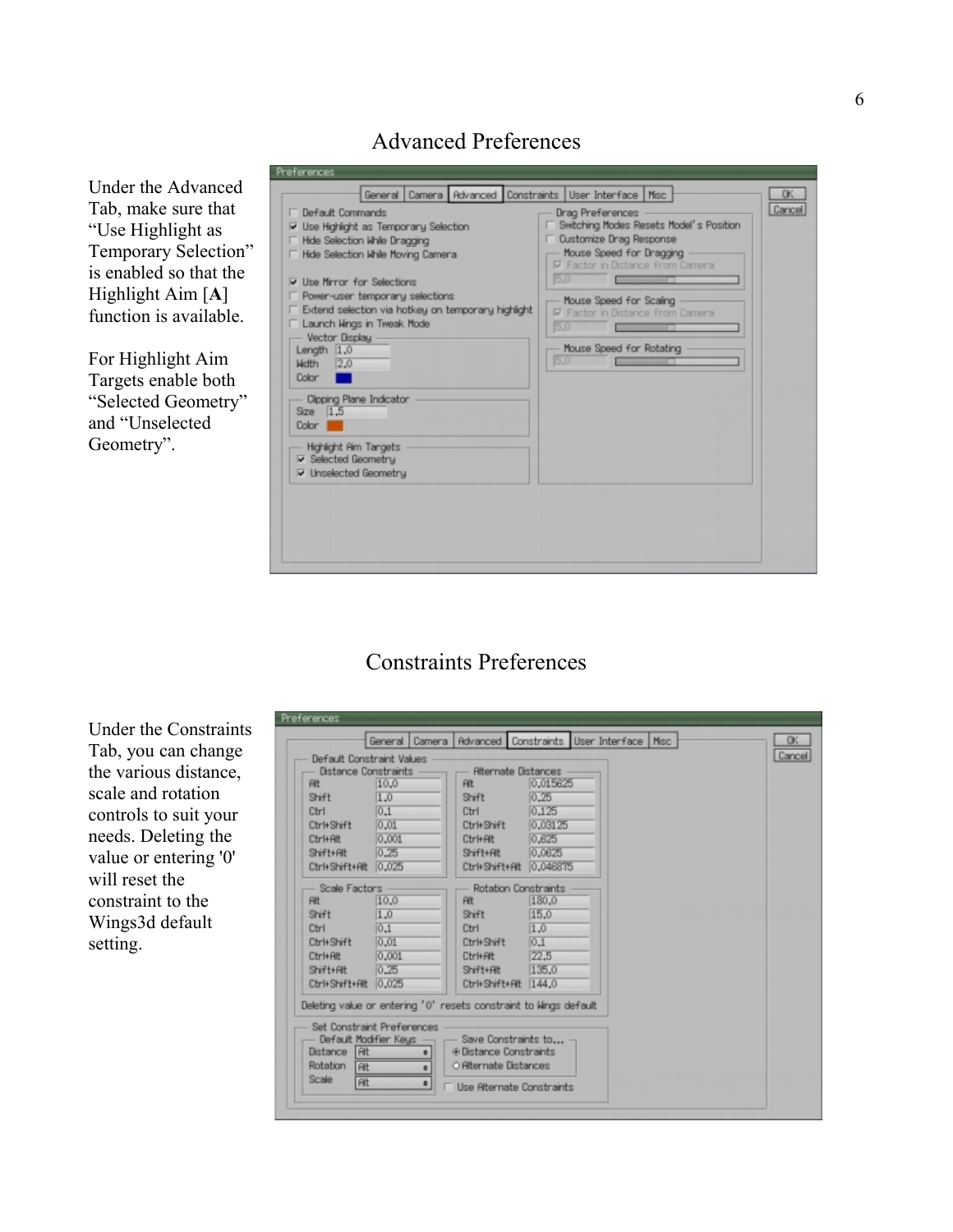#### User Interface Preferences

Under the User Interface Tab, Enable both "View image after rendering" and "Load image after rendering" so that your rendered image will be displayed when using the built-in YafRay or Kerkythea plug-in.

If you want to use an image viewer other than the built-in image viewer to display images after rendering is complete, you can specify one by clicking the *Browse* button and locating the executable for that image viewer. It is possible to specify a different viewer for the different image types listed. If you plan to render .hdr files with YafRay you could specify the free program HDRView.exe for the .hdr image type.

You may also want to disable "Objects in Outliner"so that objects only appear in the Geometry Graph.

You will have to close and re-open the Outliner window to see this change.

| System Font<br>7 <sub>14</sub><br>$\bullet$                                                                                                                                                                                                                                                                    | General Camera   Advanced   Constraints   User Interface   Misc<br>Language<br>English<br>$\bullet$                                                                                        | 0K<br>Cancel |
|----------------------------------------------------------------------------------------------------------------------------------------------------------------------------------------------------------------------------------------------------------------------------------------------------------------|--------------------------------------------------------------------------------------------------------------------------------------------------------------------------------------------|--------------|
| Colors:<br>Title (Active) Background<br>Title (Passive) Background<br><b>Title Text</b><br>Desktop/Geometry Background<br>Menu Bar Background<br>Menu Background<br>Menu Text<br>Menu Highlight<br>Menu Highlighted Text<br>Dialog Background<br>Dialog Text<br>Dialog (Disabled) Text<br>Info Line Background | Console Font<br>6x11<br>٠<br>Console<br>50<br><b>Width</b><br>$\sqrt{3}$<br><b>Height</b><br>100<br>Save Lines<br>Background<br>Text<br>Curson<br>Interface Icons<br><b>Blue Cube</b><br>٠ |              |
| Mo Progress Bar<br><b>Configuration</b> Objects in Outliner<br>V View image after rendering  □ Extended Toolbar Icons<br>□ Load image after rendering<br>tga bmp   png   jpg   hdr   exr<br>Viewer<br><b>Options</b><br>filename                                                                               | Browse                                                                                                                                                                                     |              |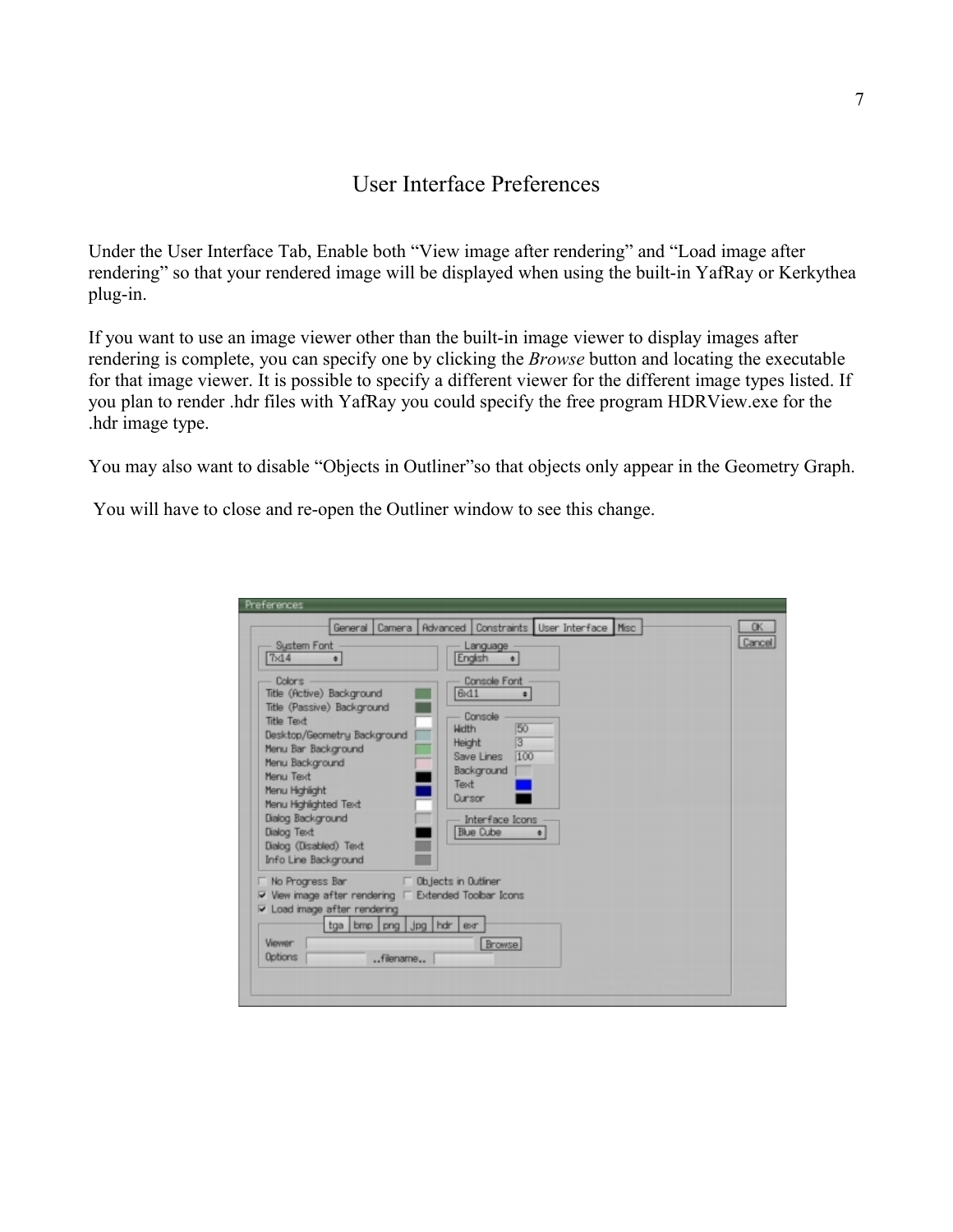#### Miscellaneous Preferences

Under the Miscellaneous Tab, you can adjust the time between automatic saves and the number of Undo Levels.

| Undo levels 32<br>- Auto Rotate -                                                       |     |                 |  |
|-----------------------------------------------------------------------------------------|-----|-----------------|--|
| Angle 1.0<br>Delay (ms) 60                                                              |     |                 |  |
| Provu Mode<br>- Shaded Mode Edge Style<br>Some Edges<br>٠                               |     |                 |  |
| Stationary Opacity 1.0<br>Moving Opacity 1.0                                            |     |                 |  |
| - Workarounds<br>Problem                                                                |     | Use Workaround? |  |
| Text in menus and dialogs disappear                                                     |     |                 |  |
| Wings crashes if aves are turned off<br>Camera moves and interactive commands are jumpy |     |                 |  |
| - Edge display problems?<br>Edge offsets: 1.0                                           | 1.0 |                 |  |
|                                                                                         |     |                 |  |

Although there are many other settings under Preferences, I have listed what I believe to be the most important ones for beginners.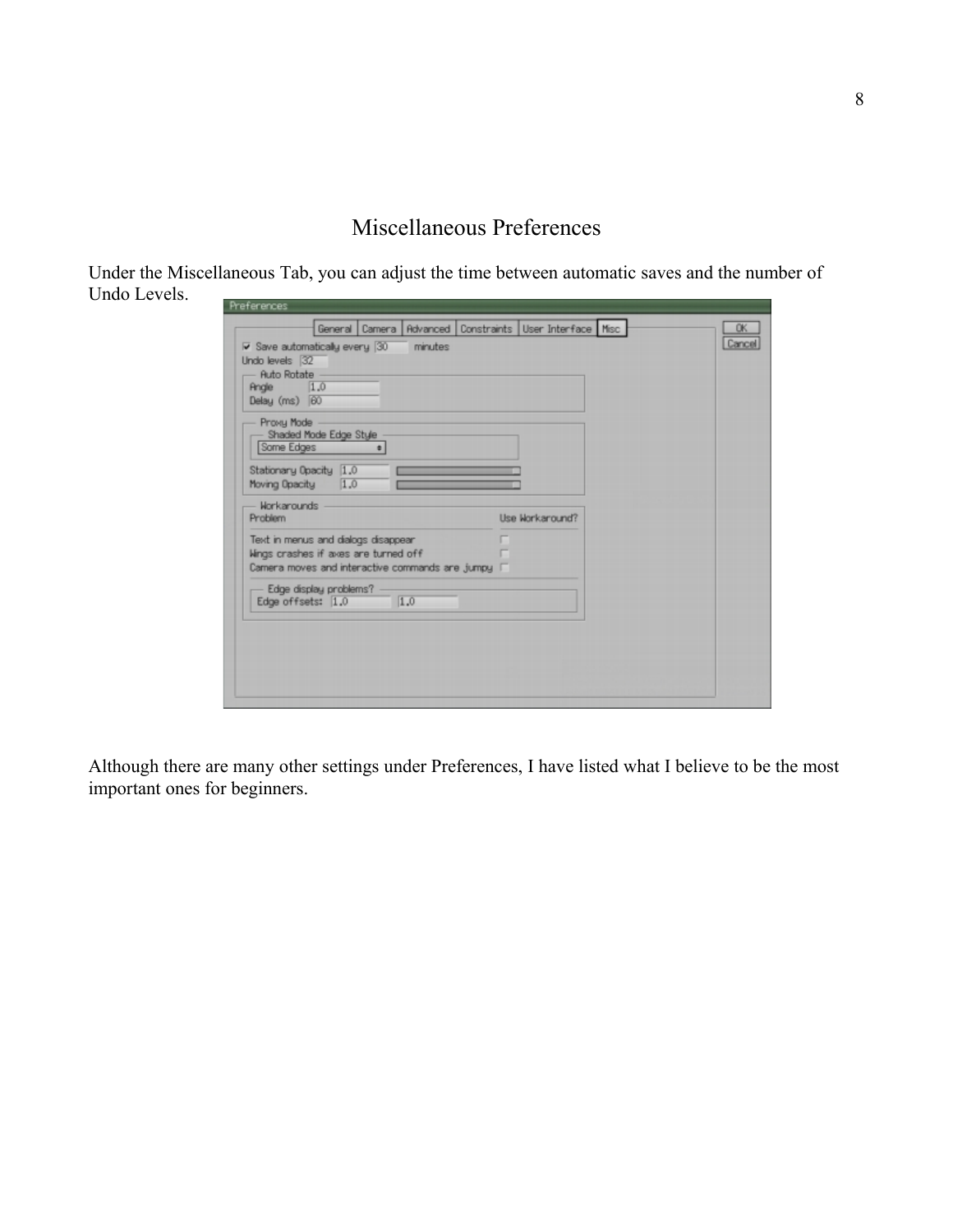#### **Navigation**

The method for activating the Camera (Allows you to Tumble, Zoom, Pan) in the Geometry Window depends on whether you have a two or three button mouse (Middle Mouse Button assumed to be set to its Default Setting in your Operating System's Settings. Special MMB settings may prevent its use.).

- If you have either a Three Button Scroll Mouse (Wings3D Camera Mode) or old Three Button Mouse (Nendo Camera Mode) you simply click the [MMB] to activate the Camera.
- If you have a Two Button Mouse (Nendo Camera Mode) you will need to hold down the Ctrl Key at the same time you click your [RMB] to activate the Camera.

After the Camera is activated, moving the mouse allows you to tumble the model/scene in 3D space.

The method for Zooming the Camera, after the Camera is activated, is dependent on whether you have a Three Button Scroll Mouse, old Three Button Mouse, or Two Button Mouse.

- With a Three Button Scroll Mouse (Wings3D Camera Mode) you can use the Scroll Wheel to zoom in and out. You can also Hold down the Alt Key while rolling the wheel for a smaller zoom factor. The Scroll Wheel Zoom Factor and Alternate Zoom Factor can be adjusted in the User Preferences [*Edit > Preferences > Camera Preferences*].
- With a Three Button Mouse (Nendo Camera Mode) you hold down the [RMB] while moving the mouse forward and backward.
- With a Two Button Mouse (Nendo Camera Mode) zooming is accomplished by holding down the [RMB] while moving the mouse forward and backward.

The method for Panning the Camera, after the Camera is activated, depends on the Camera Mode Setting.

- With Wings3D Camera Mode (Three Button Scroll Mouse) you Pan by simply holding down the [MMB] while moving the mouse in various directions.
- With Nendo Camera Mode Panning is made possible by hitting the [**Q**] key and then moving the mouse in various directions.

 The Pan Speed / Step Increment can be adjusted under the Camera Tab of Preferences [*Edit > Preferences > Camera Preferences*]. It is also possible to Pan using the Arrow Keys of your Keyboard.

An additional feature which is very helpful is the Highlight Aim feature. Simply mouseover highlight or select a Vertex, Edge, Face, or Body (Object) and [*View > Highlight Aim*] [**A**] and the selected entity/entities becomes the central point of focus. Highlighted items take the primary focus over selected items. "Use Highlight as Temporary Selection" must be enabled under Advanced Preferences.

In order to get back to the default camera view simply [*View > Reset View*] [**R**].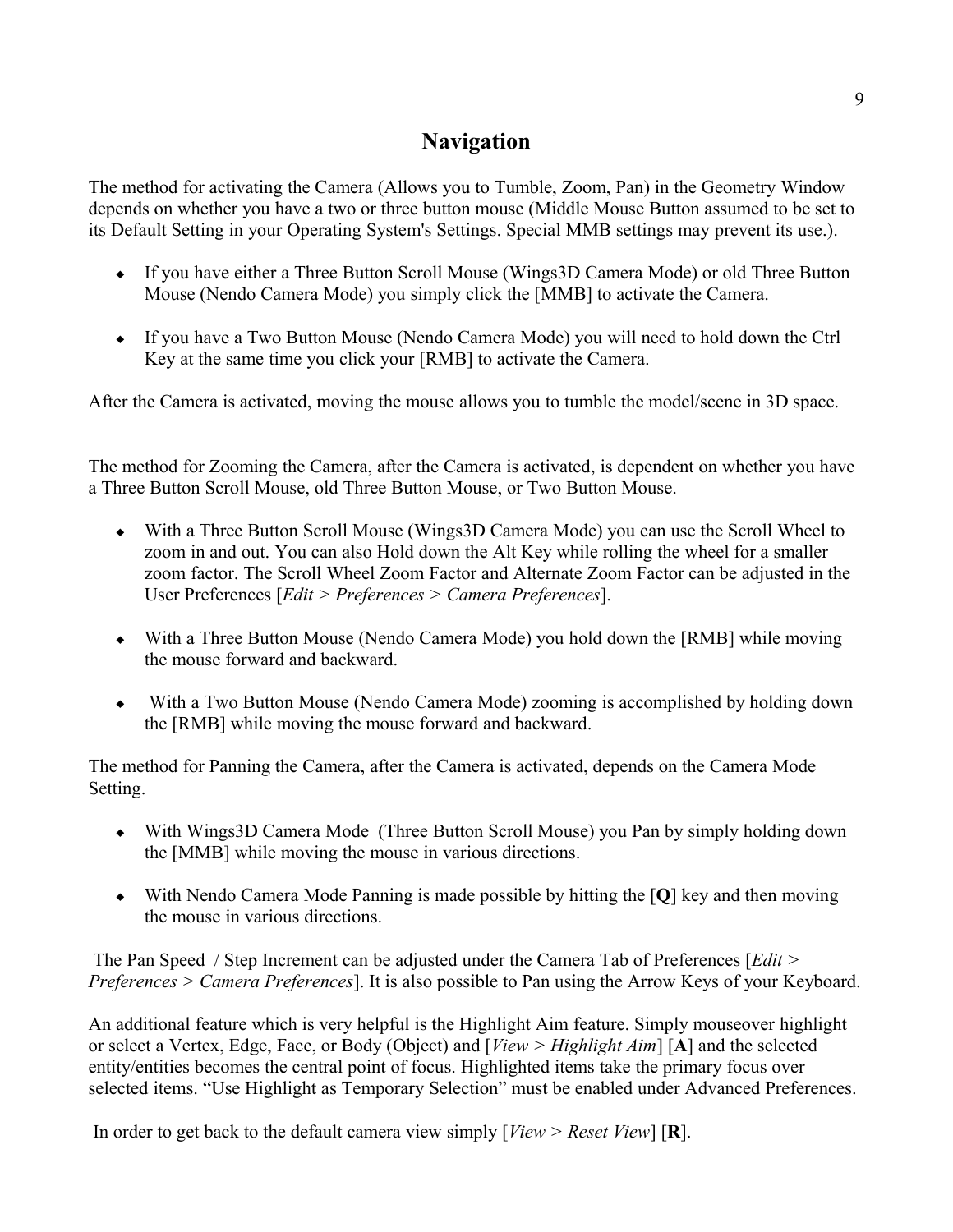#### **The GUI**

The GUI for Wings3D is very simple with minimal clutter. Other than the few icons in the Geometry Window Toolbar, Outliner, and Geometry Graph all commands are in text. If you can read, you can get started right away without having to learn a new icon based language.



 Just below the bar at the top of the Geometry Window is the Menu Bar, where you will find File, Edit, View, Select, Tools, Window, and Help menus.

 It is essential that you pay attention to the "Information Line" at the bottom of the Main Wings3D window. This is where you will be prompted to enter commands. In Wings3D, Mouse Button commands have been abbreviated as L: (LMB) M: (MMB) and R: (RMB).

It is also important to keep an eye on the "Information String" in the upper left corner of the Geometry Window. This is activated when entities are selected and as you manipulate those entities the information changes.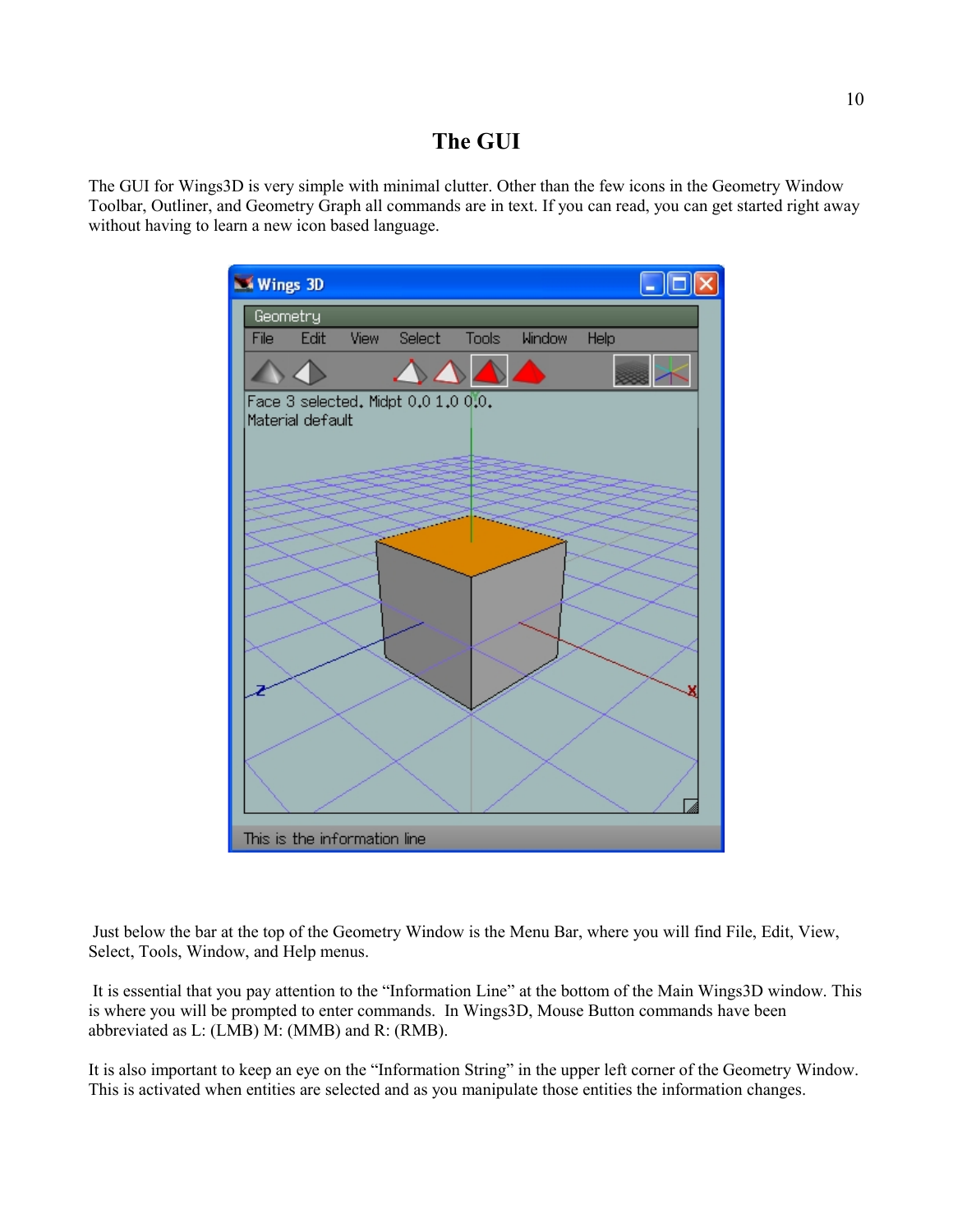#### Geometry Window Toolbar

Just below the Menu Bar, is the Geometry Window Toolbar. In the middle of this Toolbar, you will see four icons for selecting different modes.



 From left to right they are Vertex Mode [**V**], Edge Mode [**E**], Face Mode [**F**], and Body (Object) Mode [**B**]. If you are wondering where all the modeling commands are, they are just a [RMB] click away. Depending on which mode you are in, different commands will show up when you click the [RMB].

 When you are ready to model you will need to start with a Primitive (Basic Shape). These will show up when you click the [RMB] while no entities are selected [**Space-bar**].

On the left side of the Geometry Window Toolbar are two icons.



 The one to the far left will let you switch between Flat Shading and Smooth Shading mode. The Tab Key [**Tab**] can also be used to switch the mode between Flat and Smooth Shading. While in Smooth Preview Mode [**Shift-Tab**], clicking the icon or hitting the Tab Key [**Tab**] allows you to see both the smoothed model and its control cage.

 The second icon from the left will let you switch between Perspective and Orthographic viewing mode [**O**].

On the right side of the Geometry Window Toolbar are icons for switching On/Off the Ground Plane Grid and the Axes.



It is best to leave the Axes visible, since this helps you to know where X,Y and Z are at all times.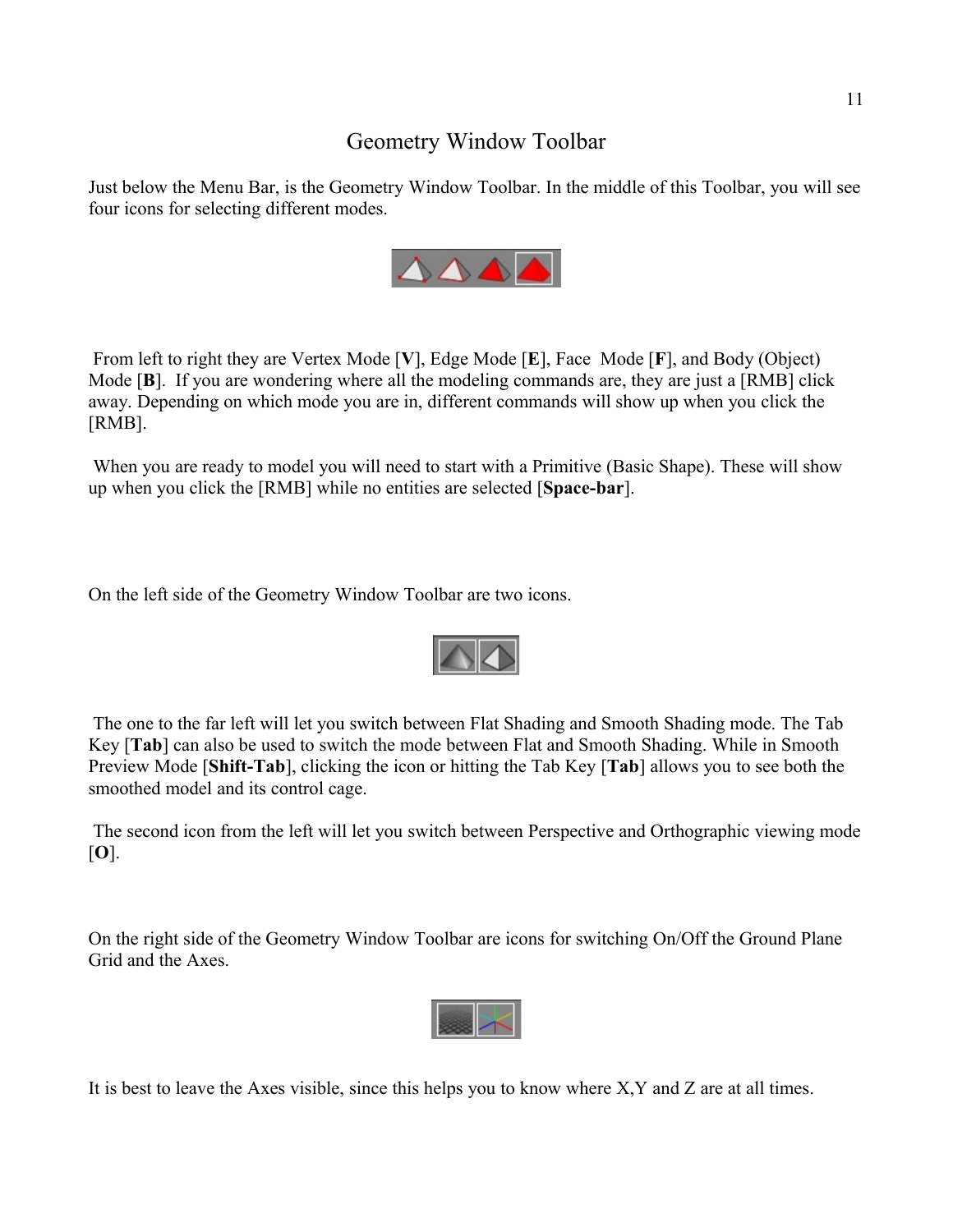#### **The Outliner**

window lists your Materials, Lights, Images/Textures, and Objects (Unless you have disabled "Objects in Outliner" in your Preferences). When you highlight these items by clicking with the [LMB] and then click the [RMB] you will see that you  $\Box$  texture have commands available for these items. The commands made available



depends on what type of item is highlighted.

If a Material is selected clicking the [RMB] will allow you to do a number of things:

- 1. Edit the Material.
- 2. Assign the material to preselected Faces and/or Objects. (It is also possible to assign the material to preselected Faces by dragging [LMB] the material from the Outliner onto those Faces.)
- 3. Select entities with that Material.
- 4. Duplicate the Material.
- 5. Delete the Material.
- 6. Rename the Material.

If a Light is selected clicking the [RMB] will allow you to do a number of things:

- 1. Edit the Light.
- 2. Duplicate the Light.
- 3. Delete the Light.
- 4. Rename the Light.

If an Image/Texture is selected clicking the [RMB] will allow you to do a number of things:

- 1. Show the Image.
- 2. Refresh the Image if it is an external image that has been modified.
- 3. Make Internal so that the Image is embedded in the wings file for file sharing or transferring to another computer.
- 4. Make External is available when an Image is Internal to the wings file and you want to edit the image and then use the Refresh command to update the image. Make sure that you specify the image format in "Save as type:".
- 5. Export the Image. If the image is a  $\leq$ Rendered $\geq$  image you must first Rename it to remove the  $\leq$   $\geq$ from the name. Then on Export specify the image format in "Save as type:".
- 6. Duplicate the Image.
- 7. Delete the Image.
- 8. Rename the Image.
- 9. Pick Up Image/Drop Object to assign images to Materials within the Outliner. Then specify either Diffuse, Gloss, Bump (HeightMap), or Bump (NormalMap). (It is also possible to click and drag [LMB] images onto Materials within the Outliner).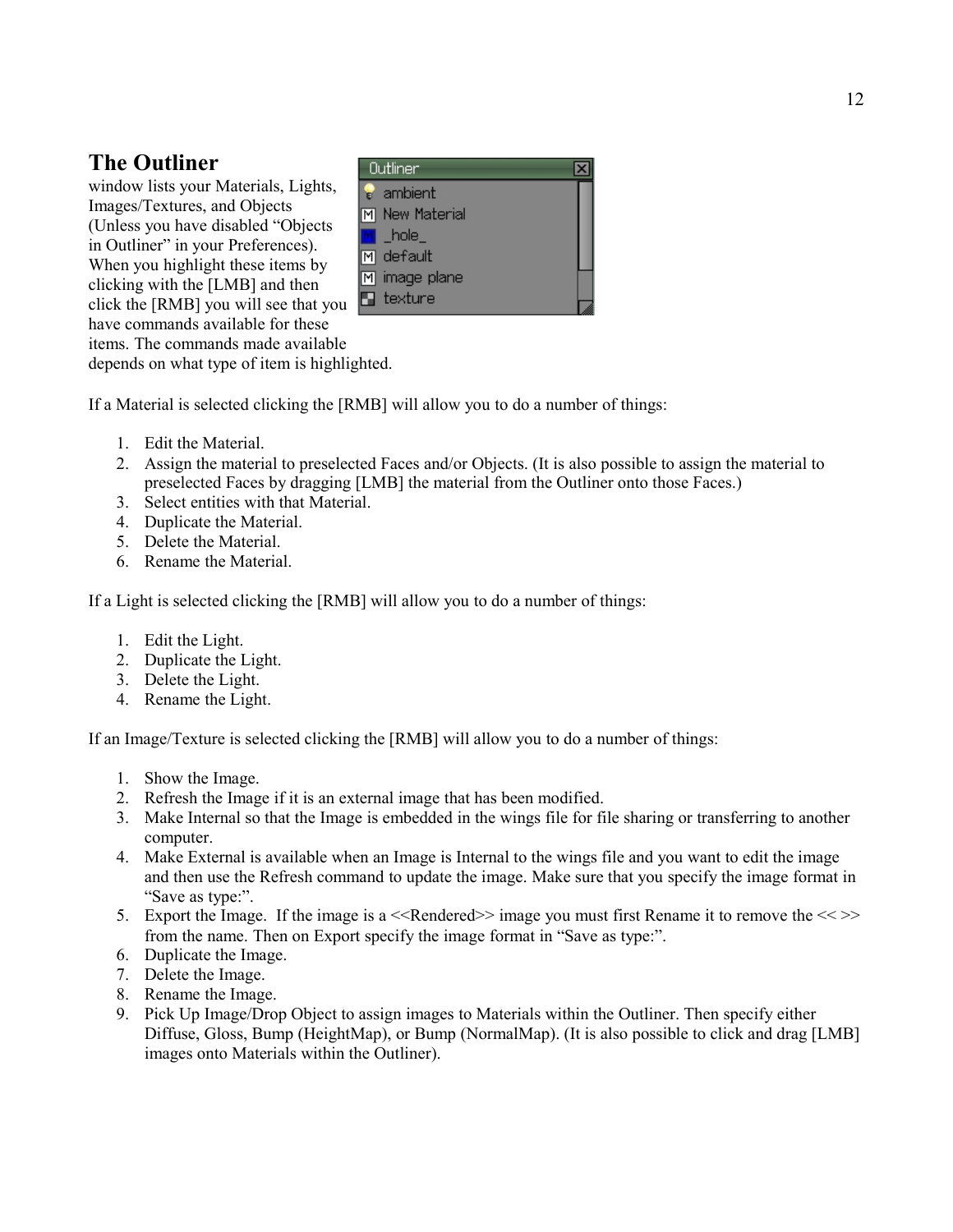#### **The Geometry Graph**

window lists your Objects, Lights, and Image Planes. When you highlight these items by clicking with the [LMB] and then click the [RMB] you will see that you have commands available for these items. You can Duplicate, Delete, or Rename these items.



 In this window you have the added ability to Hide/Show (Eye icon), Lock/Unlock (Lock icon), and switch between Shaded/Wireframe (Pyramid icon - next to Lock icon) any items in this window by clicking the [LMB]. When you click the [RMB] while the cursor is over one of these icons you can Hide all other Objects, Lock all other Objects, and/or Wireframe all other Objects. If you click the [RMB] over Geometry icons (Pyramid or Light icon next to an item description) you select all Objects. Click [RMB] again and the item by the cursor is selected and all others are deselected.

#### **Menu Bar**

Geometry: View File Edit **Select** Tools **Window** Help

As mentioned earlier, at the top of the Geometry Window is the Menu Bar, where

you will find File, Edit, View, Select, Tools, Window, and Help menus.

 Next to some items within these menus you will see a small box. Clicking the box will give you additional options for those commands. When you highlight menu items a description of each command will show up on the "Information Line" at the bottom of the Main Wings3D Program Window.

 I have listed hot-keys (keyboard short-cuts) for some of the menu commands. Any command that appears in a menu can be assigned a hot-key. **Make sure that Caps Lock is turned off**.

 Simply highlight the menu command you want hot-keyed, then press the [Insert] or [/] key followed by the key you want to assign the command to.

To delete a custom hot-key highlight the command, then press the [Del] or  $[\cdot]$  key.

 Be careful not to assign hot-keys using existing short-cut keys. You can find a full list of Defined hot-keys under the Help menu.

One hot-key which you will use often but does not show up within the Menu Bar menus is the Backspace key [**Bksp**], which is used to delete selected items. The Delete key [**Del**] can be used to give the same results as the Backspace key.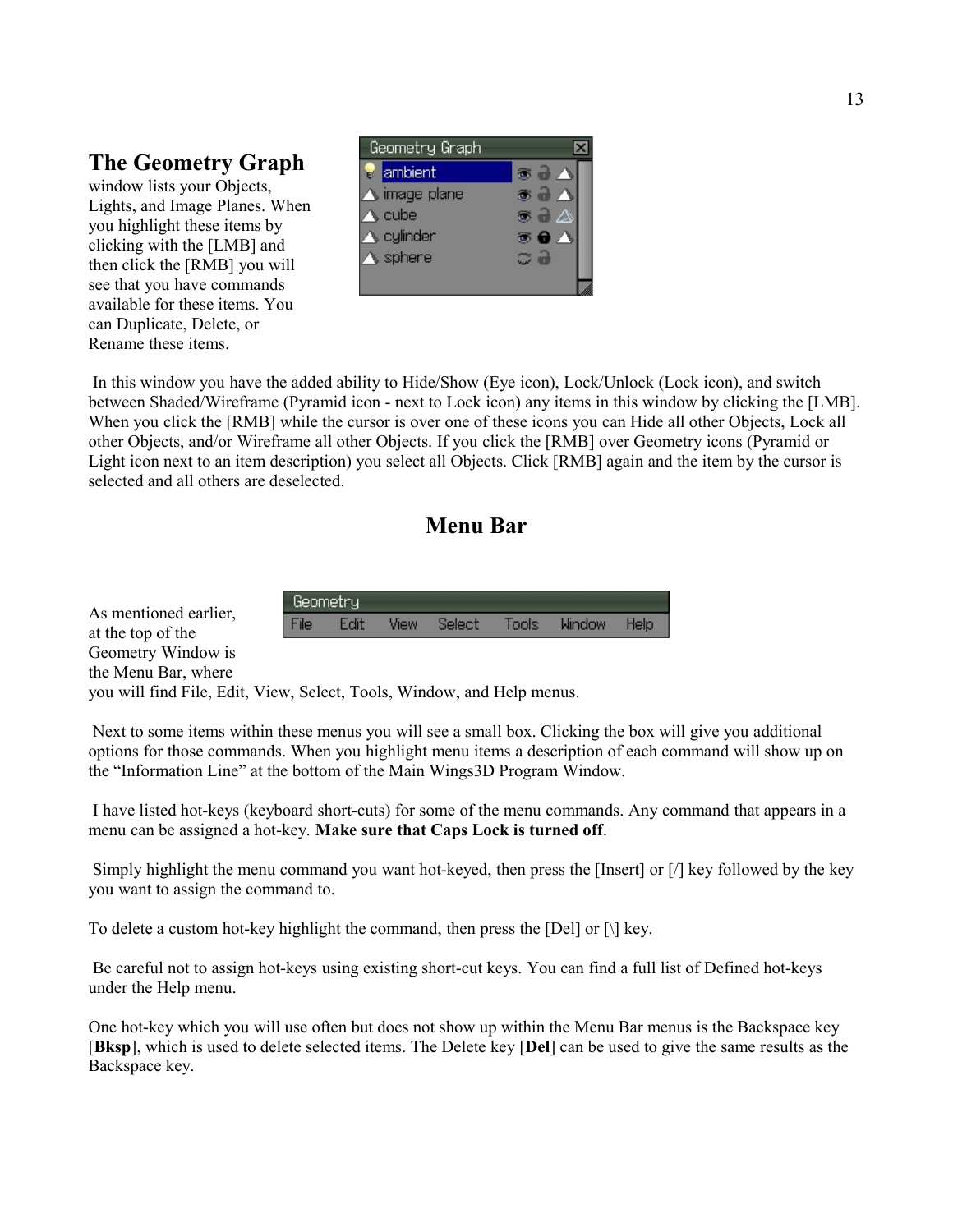#### File Menu

Under the File menu you will find, among others, the following important commands:

- 1. New = Start a new File.
- 2. Open = Open an existing File.
- 3. Merge = Merge another wings file into your current file. This is useful when you want to use Materials, Lighting Environments, or Saved Views from a library of presets. Note that any Saved Views in the current file will be lost when you Merge in the new file/files.
- 4. Save  $=$  Save the File.
- 5. Save As = Save the File as a new File name.
- 6. Save Selected = Save selected items as a new File name.
- 7. Save Unused Materials = Enable to Include unused Materials when Saving a .wings file. Great for saving a file containing only materials for a library of material presets to Merge into future files.
- 8. Import = Import a variety of 3D file formats as well as .AI and .PS (Adobe or Inkscape) 2D shapes.
- 9. Export = Export a variety of 3D and 2D file formats. (.obj is preferred over .3ds)
- 10. Export Selected = Export selected items as a variety of 3D and 2D file formats.
- 11. Import Image = Used to import images for use as textures.
- 12. Render = Export a 2D image of your 3D scene using a variety of Rendering Programs.

#### Edit Menu

Under the Edit menu you will find, among others, the following important commands:

- 1. Undo/Redo [**Ctrl+Z**] = Undo/Redo last command.
- 2. Undo  $[Ctrl+Alt+Z] =$  Undo a number of previous commands.
- 3. Redo [**Ctrl+Shft+Z**] =Redo a number of previous Undo commands.
- 4. Preferences = Setup user Preferences.
- 5. Plug-in Manager = Enable and Disable Plug-ins.
- 6. Plug-in Preferences = Setup installed Plug-ins.

#### View Menu

Under the View menu you will find, among others, the following important commands:

- 1. Toggle Wireframe [**W**] = Toggle Wireframe on/off.
- 2. Quick Smoothed Preview [**Shift+Tab**] = Preview model with single subdivision.
- 3. Show Saved BB = Show the Saved Bounding Box (See Tools Menu).
- 4. Reset View [**R**] = Reset Camera to default view.
- 5. Aim [**A**] = Center Camera focus on selected item/items.
- 6. Frame [**Shift+A**] = Center Camera focus on all items in scene.
- 7. Orthographic View [**O**] = Switch between Orthographic and Perspective View.
- 8. Saved Views = Save the current Camera view.
- 9. Camera Settings = Adjust Camera Clipping Planes.
- 10. Scene Lights = Light model/scene with lights in scene. If no lights are present the model will turn black as you would expect with no lighting. This should be left disabled in most cases. Having Scene Lights enabled is most useful if you are setting up lights for rendering.
- 11. One Light/Two Lights = Set the number of Work Lights. This also affects OpenGL Renders.
- 12. View Along = View the model along the specified Axis. Hot-keys are as follows: [**X**] X Axis,[**Y**] Y Axis,[**Z**] Z Axis,[**Shift+X**] -X Axis,[**Shift+Y**] -Y Axis,[**Shift+Z**] -Z Axis.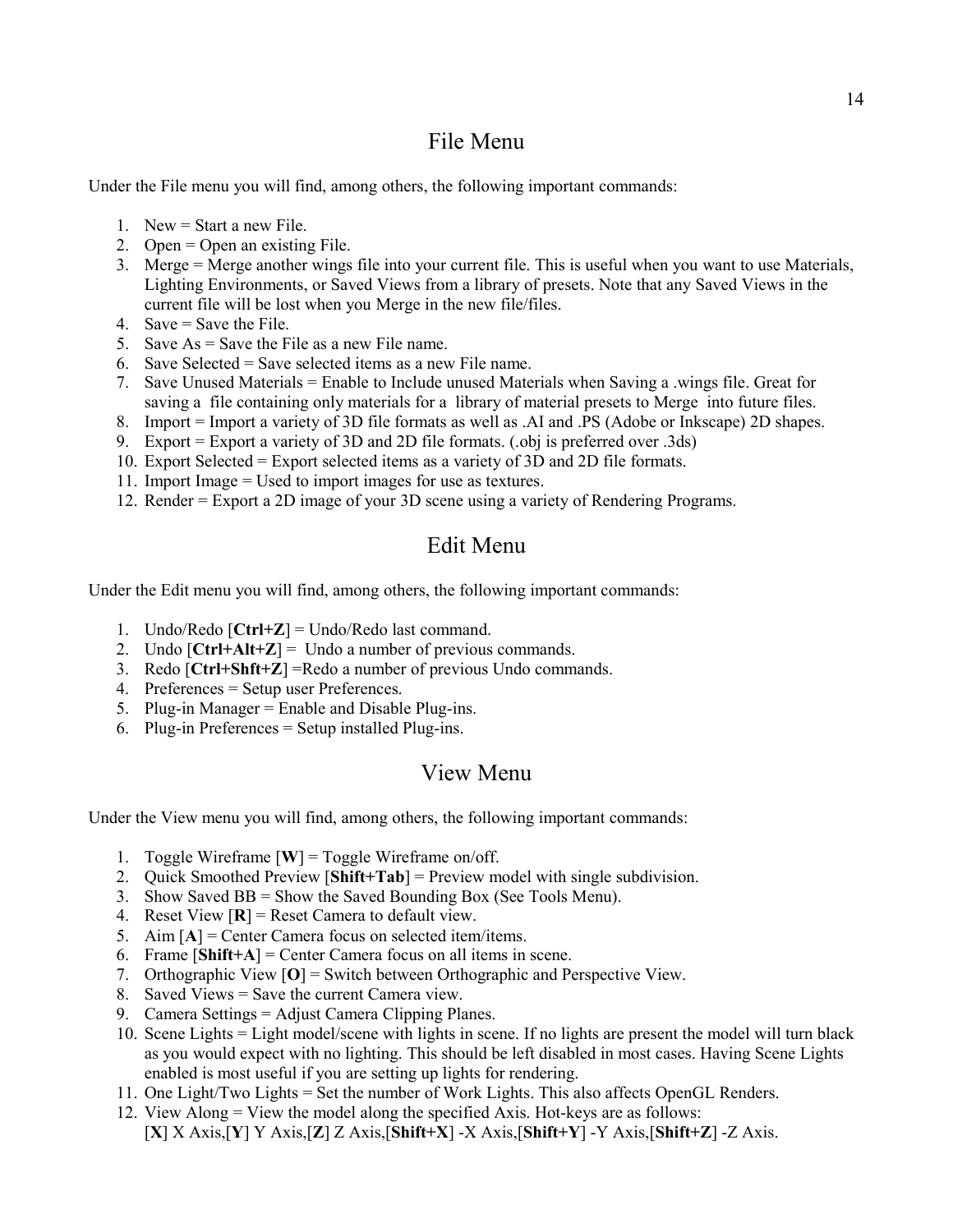13. Auto Rotate [**U**] = Spin the Model/Scene, - To Slow Down, + To Speed Up.

#### Select Menu

Under the Select menu you will find, among others, the following important commands:

- 1. Deselect [**Space**] = Clear selected items.
- 2. Similar [**I**] = Select items similar to already selected items.
- 3. Edge Loop [**L**] = Select adjacent edges to form a loop of edges.
- 4. Edge Ring [**G**] = Select parallel edges to form a ring of edges.
- 5. Inverse [**Ctrl+Shift+I**] = Inverse Selection to select the unselected and deselect the selected items.
- 6. Store Selection = Store selected items as a group named "StoredSelection". It is possible to store a separate group within each of the four selection modes (Vert, Edge, Face, Body).
- 7. Recall Selection = Recall items saved as group "StoredSelection". The type of Items recalled will depend on the active selection mode (Vert, Edge, Face, Body).
- 8. New Group = Create a Named Group of items.
- 9. Delete Group = Delete a Named Group.
- 10. Select Group = Select from list of Named Groups.

#### Tools Menu

Under the Tools menu you will find, among others, the following important commands:

- 1. Align = Align two or more entities along various axes options.
- 2. Center = Center one or more entities along various axes options.
- 3. Save Bounding Box = Creates a Scaling/Placement Measuring Tool.
- 4. Scale to Saved Bounding Box = Scale to dimensions of Bounding Box along various axes options.
- 5. Scale to Saved Bounding Box Proportionally = Scale to dimensions of Bounding Box along various axes options, while maintaining Proportions.
- 6. Move to Saved Bounding Box = Move to dimensions of Bounding Box along various axes options.
- 7. Virtual Mirror Create = Mirror object about a selected face/plane. Used for symmetrical objects. Changes made to original side of mirror plane produces same changes to virtual geometry on opposite side of mirror plane and vice versa.
- 8. Virtual Mirror Break = End Virtual Mirror and delete mirrored virtual geometry.
- 9. Virtual Mirror Freeze = End Virtual Mirror and preserve mirrored virtual geometry.
- 10. Put on Ground = Move selected objects placing them on ground plane.
- 11. Connect = Draw edges connecting any combination of edges and/or vertex.
- 12. Snap Image = Apply Textures (Images loaded with [*File > Import Image*]) to selected faces. Used while in Face Mode. For best results apply textures while aligned to faces along each axes separately, whether X,Y,Z.
- 13. Tweak = Enter advanced geometry editing mode. Most often used for Organic modeling. To exit Tweak mode hit the ESC key.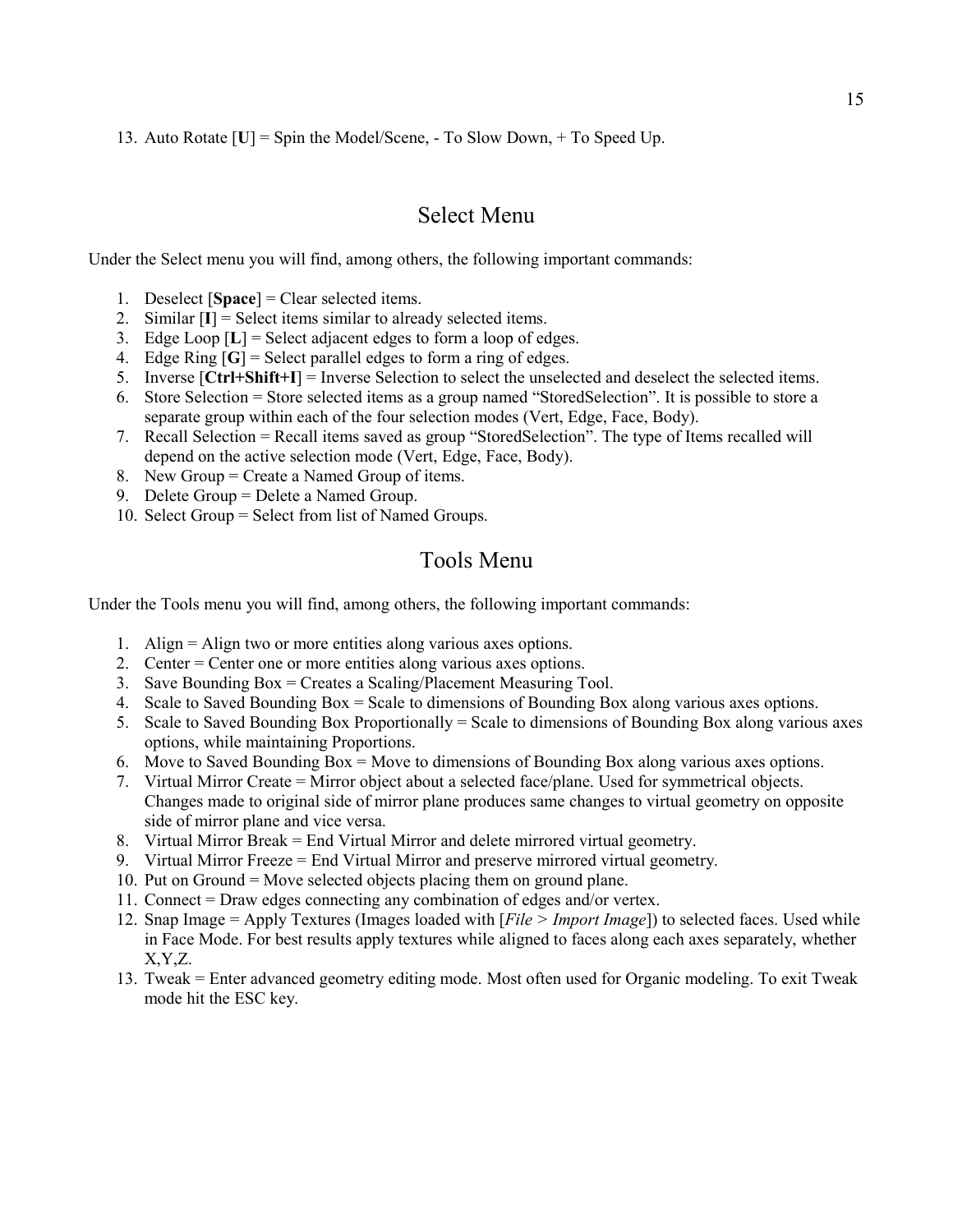#### Window Menu

Under the Window menu you will find, among others, the following important commands:

- 1. Outliner = Open Outliner Window
- 2. Geometry Graph = Open Geometry Graph Window
- 3. Palette = Open Palette Window.
- 4. New Geometry Window = Open additional Geometry Windows.
- 5. UV Editor Window = Open the UV Editor Window.

#### Help Menu

Under the Help menu you will find several helpful bits of information. Here you will find a listing of all the predefined hot-keys, as well as user-defined hot-keys.

#### **Context Sensitive Menus**

What makes modeling with Wings3D so efficient is the use of context sensitive pop-up menus which are accessed by right clicking [RMB] in the Geometry Window.

There are five context sensitive menus:

- Primitives Menu. (Available when no entities are selected [**Space-bar**])
- Vertex Menu.
- Edge Menu.
- ◆ Face Menu.
- Object Menu.

 Depending on what type of entity (Vertex, Edge, Face, Body) is selected [LMB], different menus will pop-up with commands that can be used for that specific type of entity. Next to some items within these menus you will see a small box. Clicking the box will give you additional options for those commands.

 As you use different commands to manipulate the geometry of your 3D model keep an eye on the "Information Line" at the bottom of the Main Wings3D Program Window for prompts.

 You will also want to keep an eye on the "Information String" in the upper left corner of the Geometry Window for information on the entities you have selected. When you see a changing D (Distance) or % (Percentage) value, you can hit the Tab key [**Tab**] and enter a specific numeric value or a mathematical expression (12/4, 2\*6,  $5+1, 4-2, etc.$ ).

 Holding down either the Shift, Ctrl, or Shift-Ctrl keys adds Distance or Percentage Constraints depending on the active command: Shift = 1 or 100%, Ctrl = 0.1 or 10%, Shift-Ctrl = 0.01 or 1% (Assuming Constraints are at Default Settings in Preferences [*Edit > Preferences > Constraints*]).

Within the various context sensitive menus you will notice a command called [*Absolute Commands*], which will allow you to enter specific numeric values.

 These options along with the use of Bounding Boxes will help you to build a 3D model to scale. You must however remember that Wings3D is not intended to be used as a precision manufacturing design tool.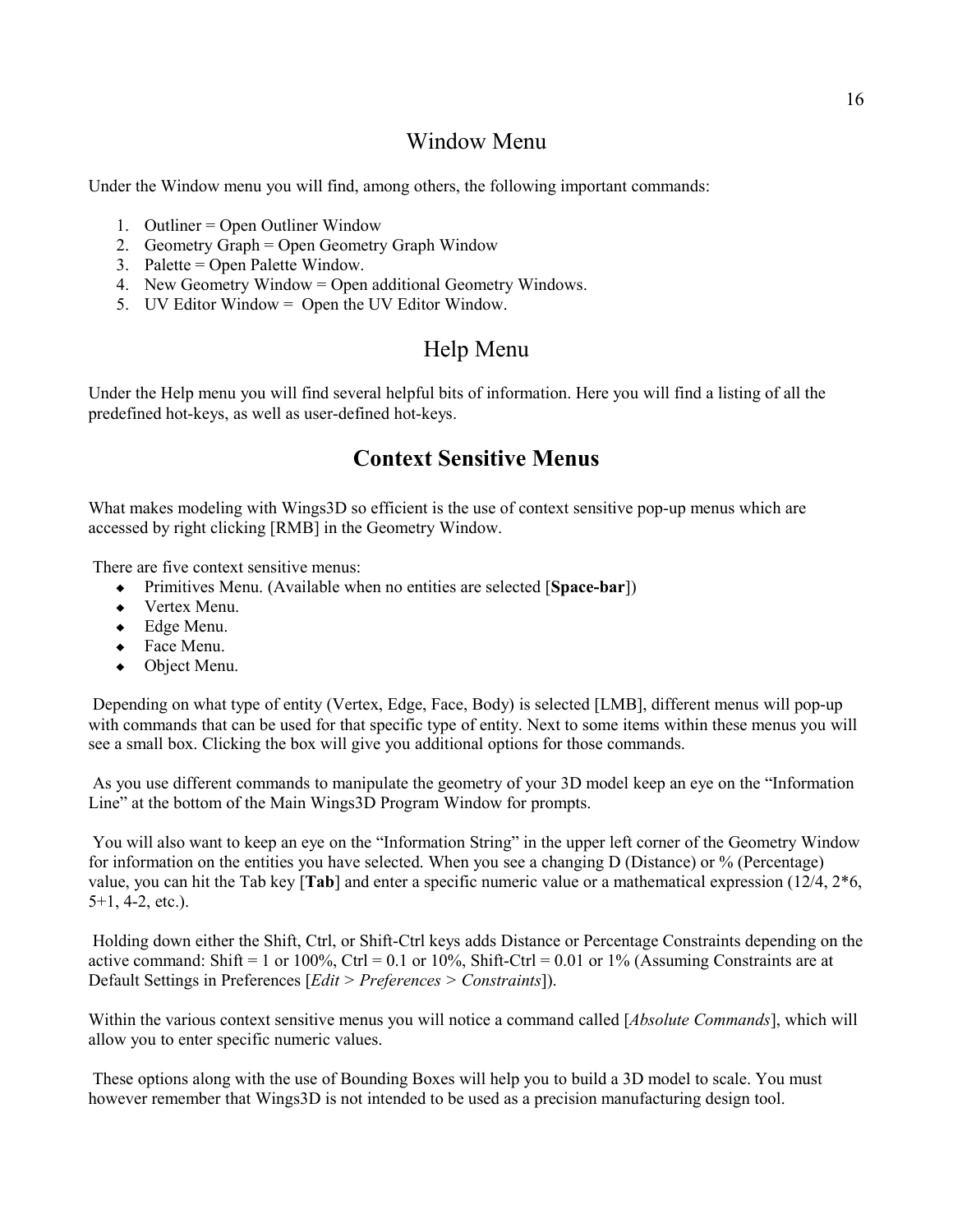#### **Selecting Entities**

As previously mentioned, different context sensitive menus appear depending on which entity selection mode is active. No matter which mode is selected entities are selected by clicking with the [LMB]. Clicking the same entity again will cause it to be deselected.

 Multiple entities, including those hidden by geometry, can be selected by clicking and dragging a window across an area. These entities do not have to be completely within the window.

 Holding down the Ctrl key will allow multiple entities to be deselected. These entities do not have to be completely within the window.

 Holding down the Shift key allows you to window select only those entities that are completely within that window.

Holding down the Shift and Ctrl keys and selecting a window allows only those entities that are completely within that window to be deselected.

 Another method of multiple selection is available by clicking with the [LMB] and keeping the button pressed as you paint over additional entities of that type. Multiple entities can be deselected by the same method.



#### Primitives Menu

Within the Primitives Menu (Available when no entities are selected [**Space-bar**]) you will find, among others, the following important commands:

- 1. Cube = Create a Cube Primitive.
- 2. Cylinder = Create a Cylinder Primitive.
- 3. Sphere = Create a Sphere Primitive.
- 4. Light = Create a Light to light the scene.
- 5. Material = Create a Material for use on your model.
- 6. Image Plane = Create an Image Plane used as a reference or blueprint to model against. (jpg images must be without the adobe marker).
- 7. Text = Create 3D Text.
- 8. More = More 3D Primitives to choose from.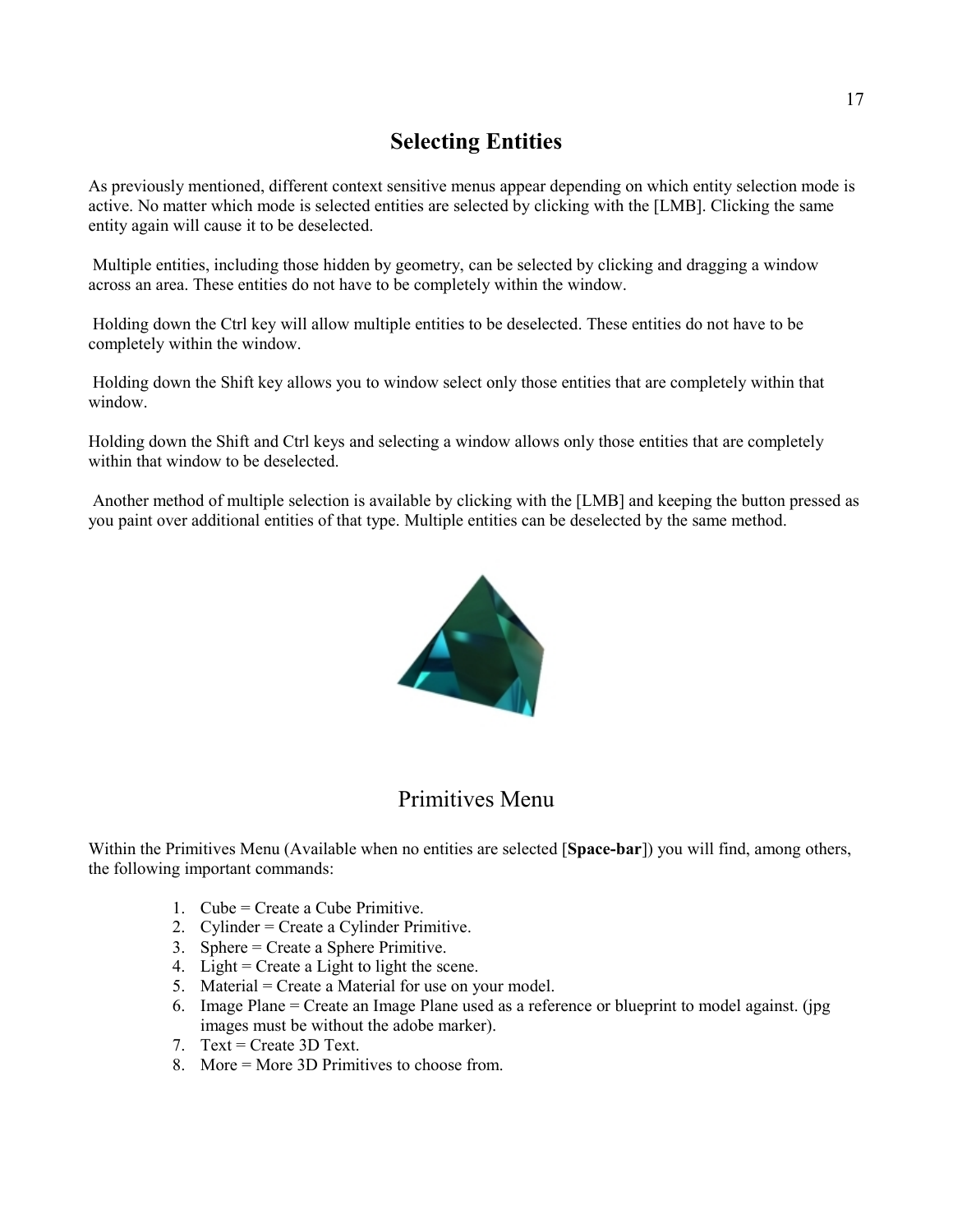#### Vertex Menu

Within the Vertex Menu you will find, among others, the following important commands:

- 1. Move = Move Vertex
- 2. Rotate = Rotate Vertex
- 3. Scale Uniform = Scale Vertex Uniformly.
- 4. Scale Axis = Scale Vertex on either  $X, Y,$  or  $Z$  axes.
- 5. Scale Radial = Radial Scale Vertex.
- 6. Absolute Commands = Access Absolute Commands.
- 7. Extrude = Extrude from Vertex.
- 8. Flatten = Flatten two or more Vertex.
- 9. Connect  $[C]$  = Connect two or more Vertex.
- 10. Bevel = Create Flat surface at Vertex.
- 11. Dissolve [**Del**]= Delete selected Vertex.
- 12. Deform = Access Deform tools including: Crumple, Inflate, Inflate Cylindrical, Taper, Twist, Torque and Shear.
- 13. Vertex Color = Set color of selected Vertex.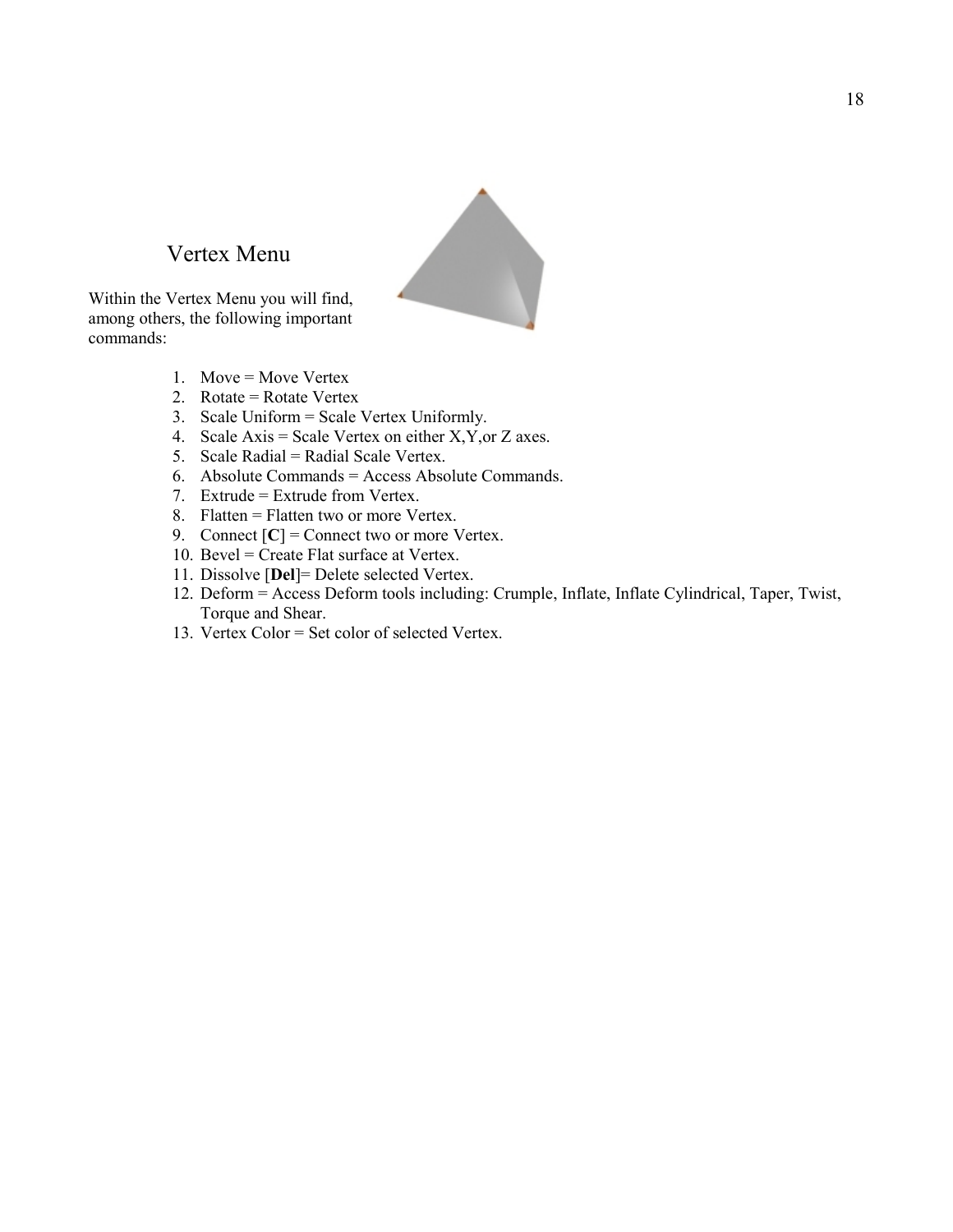### Edge Menu

Within the Edge Menu you will find, among others, the following important commands:

- 1. Move = Move Edge
- 2. Rotate = Rotate Edge
- 3. Scale Uniform = Scale Edge Uniformly.
- 4. Scale Axis = Scale Edge on either  $X, Y,$  or  $Z$  axes.
- 5. Scale Radial = Radial Scale Edge.
- 6. Slide = Slide Edge along connected edges.
- 7. Absolute Commands = Access Absolute Commands.
- 8. Extrude = Extrude Edge.
- 9. Cut [**2,3,4,5,6,7,8,9,0**] = Cut Edge into a number of equal edges.
- 10. Connect  $[C]$  = Create a new edge connecting the midpoints of two or more edges.
- 11. Bevel = Create Flat surface along edge.
- 12. Dissolve [**Bksp**] = Delete Edge.
- 13. Hardness = Set Edges to either Hard (Edges remain sharp after Smooth command) or Soft (Edges are smoothed by Smooth command).
- 14. Circularize = Make a selected Edge Loop Circular.
- 15. Loop Cut = Cut object into two parts along selected Edge Loop.
- 16. Vertex Color = Set vertex colors of selected edge.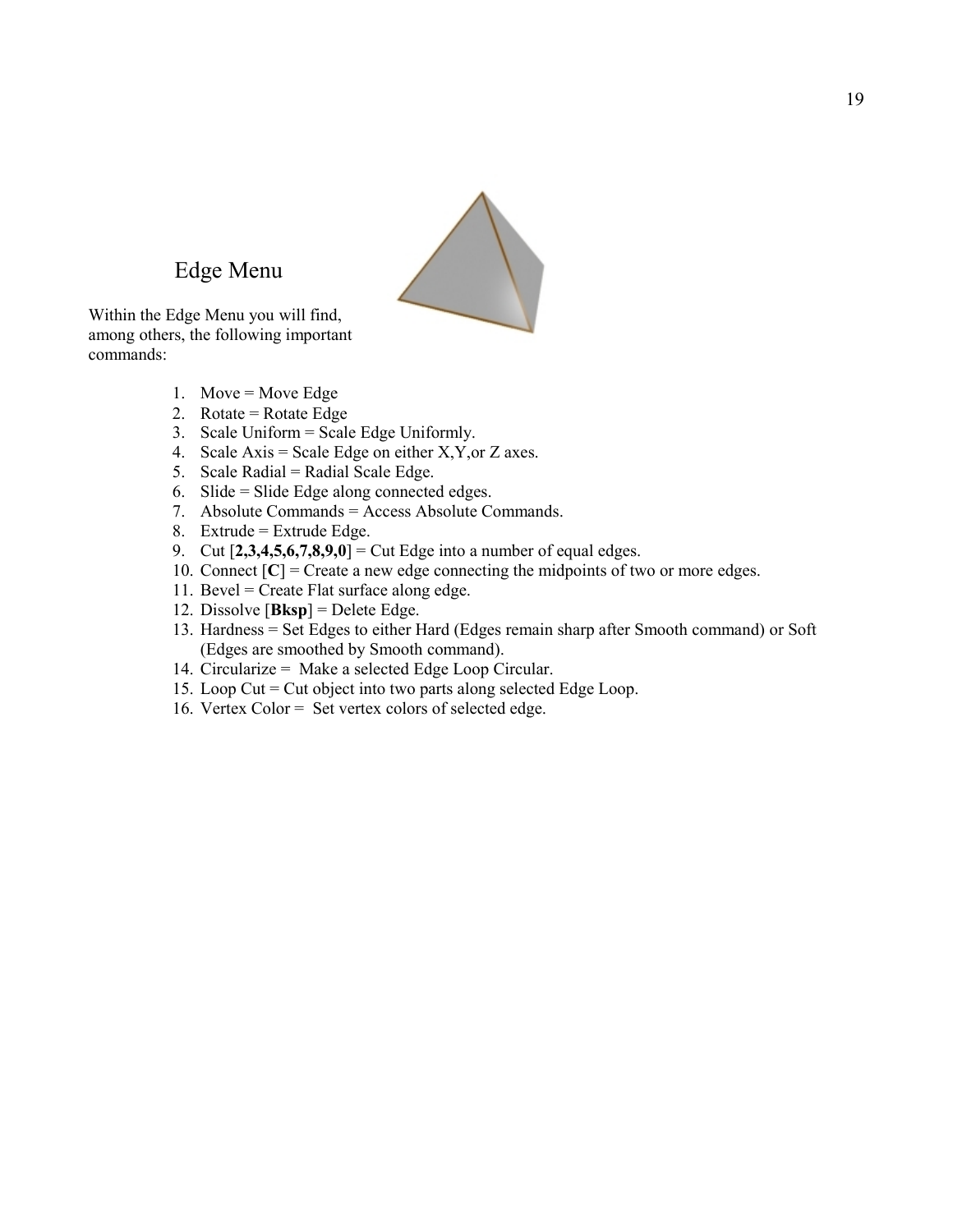

#### Face Menu

Within the Face Menu you will find, among others, the following important commands:

- 1. Move = Move Face
- 2. Rotate = Rotate Face
- 3. Scale Uniform = Scale Face Uniformly.
- 4. Scale Axis = Scale Face on either X, Y, or Z axes.
- 5. Scale Radial = Radial Scale Face.
- 6. Absolute Commands = Access Absolute Commands.
- 7. Extrude = Extrude Faces separately.
- 8. Extrude Region = Extrude Faces as a group.
- 9. Extract = Extract a copy of the selected Face/Faces.
- 10. Sweep = Extrude Faces with Greater Control. Good for Organic Modeling. (Great for Tree Branches, Horns, Ribbons, etc.) Use with [**Shift+D**] for a quick spiral.
- 11. Flatten = Flatten Face/Faces on specified axes.
- 12. Inset = [LMB]Create Face inside selected Face/Faces. [RMB] Inset a group/region of Faces. [MMB] Offset a group/region of Faces.
- 13. Intrude = Carve out interior of object with selected faces becoming openings. (Great for carving out inside of Vases, Wine Bottles, etc.)
- 14. Bevel = Round off edges of selected Face/Faces.
- 15. Bridge = Build geometry between two selected Faces. This can also be used to cut holes in objects.
- 16. Bump = Create an Inset Face and Move the new Face along its Normal creating either a Bump or dimple from selected Face/Faces. (Inset a group/region of Faces by selecting the Faces to be Inset, then doing an inverse selection [*Select > Inverse*], then Bump while holding down the Shift Key.)
- 17. Lift = Lift a Face using a selected edge as a hinge.
- 18. Put On = Put one object onto another using the preselected Face as the mating surface.
- 19. Mirror = Mirror Body/object about a preselected Face making mirrored geometry part of object. Select Mirror command with [RMB] to create a separate Body/object.
- 20. Dissolve [**Bksp**] = Delete Face.
- 21. Tesselate = Break Selected Faces into Triangles, Quads, or Convert Triangles to Quads.
- 22. Hide = Hide Selected Face.
- 23. Vertex Color = Set vertex colors for selected Faces.
- 24. UV Mapping = Create UV Map for selected Face/Faces.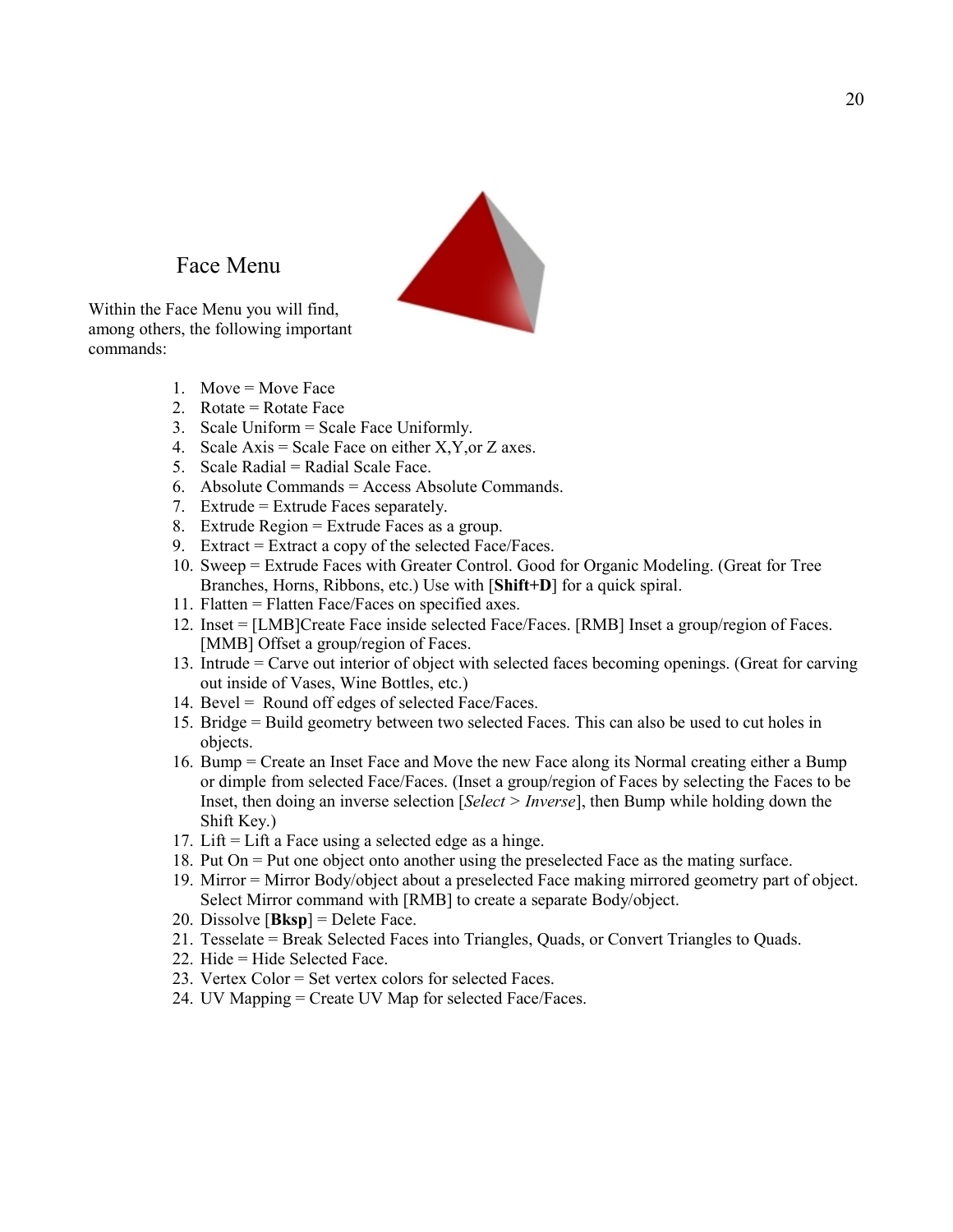

Object Menu

Within the Object Menu you will find, among others, the following important commands:

- 1. Move = Move Object (Constrain to 1.0 step with Shift Key or 0.1 step with Ctrl Key or 0.01 step with Shift-Ctrl)
- 2. Rotate = Rotate Object (Constrain/Speed Up to 15 degree step with Shift Key or Slow Down to 1 degree step with Ctrl Key).
- 3. Scale Uniform = Scale Object Uniformly (Constrain to 100% step with Shift Key or 10% step with Ctrl Key or 1% step with Shift-Ctrl).
- 4. Scale Axis = Scale Object on either X,Y,or Z axes.
- 5. Scale Radial = Radial Scale Object.
- 6. Absolute Commands = Access Absolute Commands.
- 7. Flip = Flip the Object about either  $X, Y, or Z$  axes.
- 8. Invert = Turn Object inside-out or outside-in. (Flips Normals)
- 9. Smooth [**S**] = Subdivide the Object to make smooth. Not to be used often, since this increases the polygon count. It is better to use Quick Smoothed Preview [**Shift-Tab**] to see how the object will smooth. Your object can be smoothed during export if needed. It can also be smoothed during the rendering process.
- 10. Combine = Combine multiple Objects into a single Object.
- 11. Separate = Separate combined Objects into individual Objects.
- 12. Weld = Merge a pair of faces that are almost touching. The tolerance can be adjusted.
- 13. Cleanup = Delete isolated vertices and/or short edges. The tolerance for edge length can be adjusted.
- 14. Auto-Smooth = Set Edges hard or soft depending on the angle between faces. The angle setting can be adjusted.
- 15. Duplicate = Make a copy of the Object.
- 16. Delete [**Bksp**] = Delete the object.
- 17. Show All = Show All Faces. Used on an Object which has had some of its Faces previously Hidden.
- 18. Vertex Color Mode/Material Mode = Toggle between Vertex and Material Color Modes.
- 19. Object To Area Light = Convert an Object to an Area Light. This command can be used to turn a cylinder into a fluorescent lamp or a lightbuld shaped object into a light bulb. Limit the number of faces in your object since each face is counted as another Area Light which increases rendering time. When using YafRay, if you want the material of a lightbulb shaped object to appear to emit light you must Extract the faces from the object just slightly away from the object. Then invert the Extracted object so that it shines back onto the lightbulb shaped object, which will reflect the light from the Extracted Area Light. The last step is to convert the Extracted object to an Area Light. Start with a Power setting of 80 for the newly created Area Light.
- 20. Colors to Materials/Materials to Colors = Convert Vertex Colors to Materials (Materials automatically created and shown in Outliner). Object with Materials applied, Colors are Converted to Vertex Colors.
- 21. Vertex Color = Apply Vertex Color to Object.
- 22. UV Mapping = Create UV Map for the selected Object.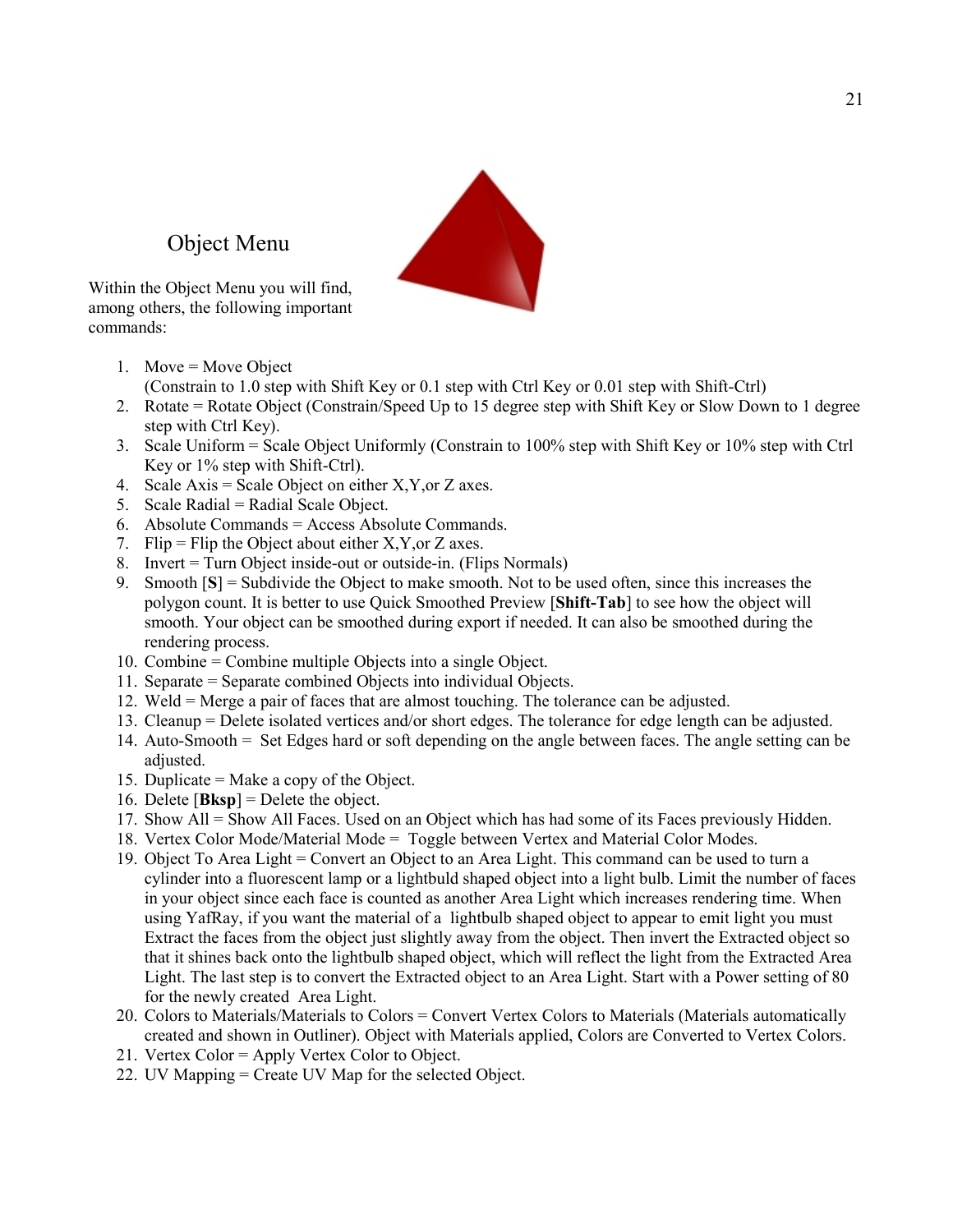#### **OpenGL Render**

After you have created one of your Wings3D masterpieces you will want to share it with your friends and/or fellow Wingers. To do this you will need to Render, which is a way of exporting a 2D image of a 3D scene.

Before you Render, be sure to use the Cleanup command [*Object Mode > RMB > Cleanup*] to make sure there are no isolated vertices, which can on occasion produce artifacts on surfaces.

 If you want to create a photo-realistic image of your scene you could try using the built in YafRay Plug-in, Kerkythea Plug-in or any other Plug-in designed for that purpose.

If all you need is a quick render to show off your modeling skills you can use the integrated OpenGL Rendering engine. The quality of the images produced is fairly good and Vertex Colors, Textures, Shadows, and Alpha Background are supported.

 If you want to control the size of the rendered image, you will need to set the size of the Geometry Window (See the "Wings3D Windows" section of Chapter 1).

 The first time you render click the small box next to OpenGL [*File > Render > OpenGL*] to adjust the OpenGL Render Options. The options available are as follows:

- 1. Quality = Different Quality levels to choose from.
- 2. Sub-division Steps = Smooths all objects to the specified level (Use a setting of 1 or 2)
- 3. Background Color = Sets the background color.
- 4. Render Alpha Channel = Transparent background instead of color background.
- 5. Render Shadows = Objects will cast shadows. (Disable if using two Work Lights with no other lights present or when an Ambient Light is present).
- 6. Render Self-Shadows = Enable when Bump Maps are used. (The Maps must have been applied by using either the Snap Image Tool or UV Mapping).
- 7. Image Window = When the render is completed it will be displayed in a window and will appear in the Outliner Window. If this option is chosen, you can Export the image from the Outliner Window after you have Renamed the image, removing the  $\ll$  >> from the name.
- 8. File = Specify the file name so that the image will be written to a file instead of being displayed in a window and in the Outliner Window. Remember that this file will be overwritten without warning the next time you render.

Tip1: If you are seeing jagged edges in your rendered image, even when using the Super and Premium Quality Settings, you may need to Smooth Preview [**Shift-Tab**] the scene. Any changes to the size of the Geometry Window will require a new Smooth Preview.

Tip2: If your material seems bleached out try reducing the Specular setting of that material.

Tip3: Another setting that affects your rendered image is the Work Lights setting [*View > One Light/Two Lights*]. The One Light setting adds less shading to your objects.

Tip4: In order for lights in the scene to affect the render you must make Scene Lights active [*View > Scene Lights*].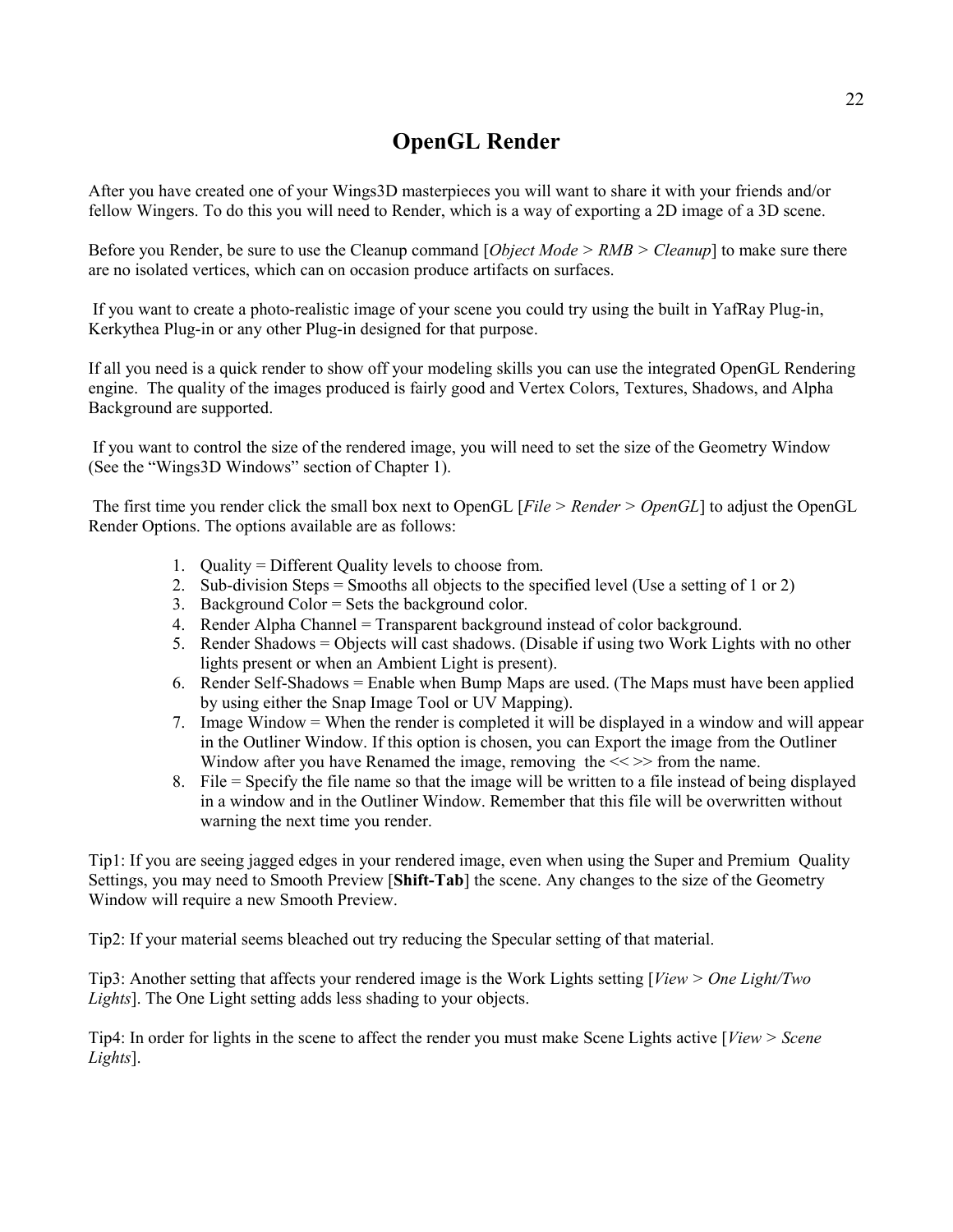## **Chapter Review**

*Always Remember to watch the Information Line and Information String.*

Commands worth a second mention:

| <b>Virtual Mirror</b> | Tools > Virtual Mirror       |
|-----------------------|------------------------------|
| <b>Connect</b>        | Tools > Connect              |
| <b>Snap Image</b>     | $Tools >$ Snap Image         |
| <b>Tweak</b>          | $Tools$ > Tweak              |
| <b>Image Plane</b>    | Primitive Menu > Image Plane |
| Deform                | Vertex Menu > Deform         |
| Slide                 | Edge Menu $>$ Slide          |
| <b>Hardness</b>       | Edge Menu > Hardness         |
| Loop Cut              | Edge Menu > Loop Cut         |
| <b>Extract Region</b> | Face Menu > Extract Region   |
| <b>Sweep</b>          | Face Menu $>$ Sweep          |
| <b>Flatten</b>        | Face Menu > Flatten          |
| Inset                 | Face Menu $>$ Inset          |
| <b>Intrude</b>        | Face Menu > Intrude          |



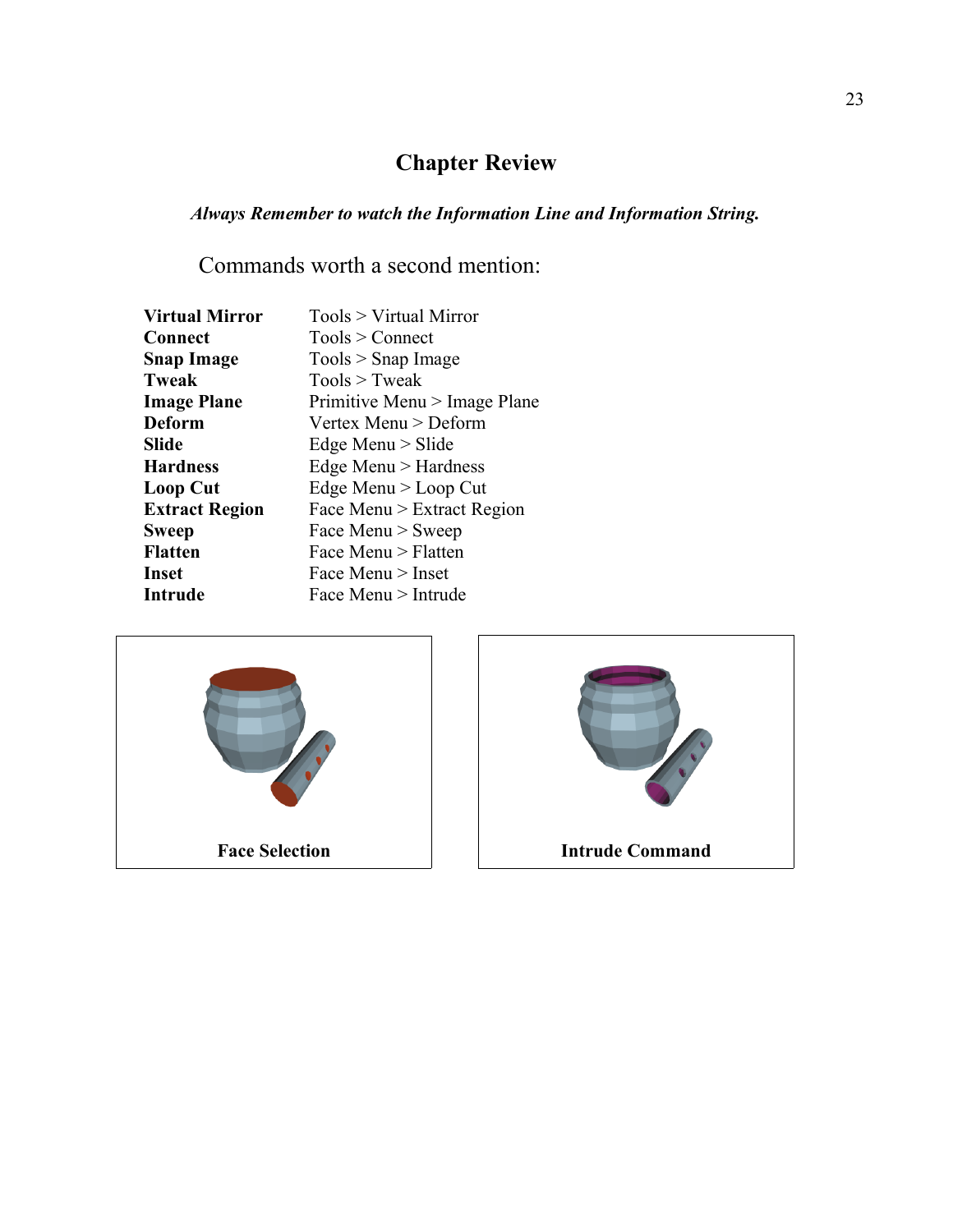

| <b>Bump</b>        | Face Menu > Bump                   |
|--------------------|------------------------------------|
| <b>Put On</b>      | Face Menu > Put On                 |
| <b>Tesselate</b>   | Face Menu > Tesselate              |
| <b>UV Mapping</b>  | Face Menu/Object Menu > UV Mapping |
| <b>Flip</b>        | Object Menu $>$ Flip               |
| Invert             | Object Menu > Invert               |
| <b>Auto-Smooth</b> | Object Menu $>$ Auto-Smooth        |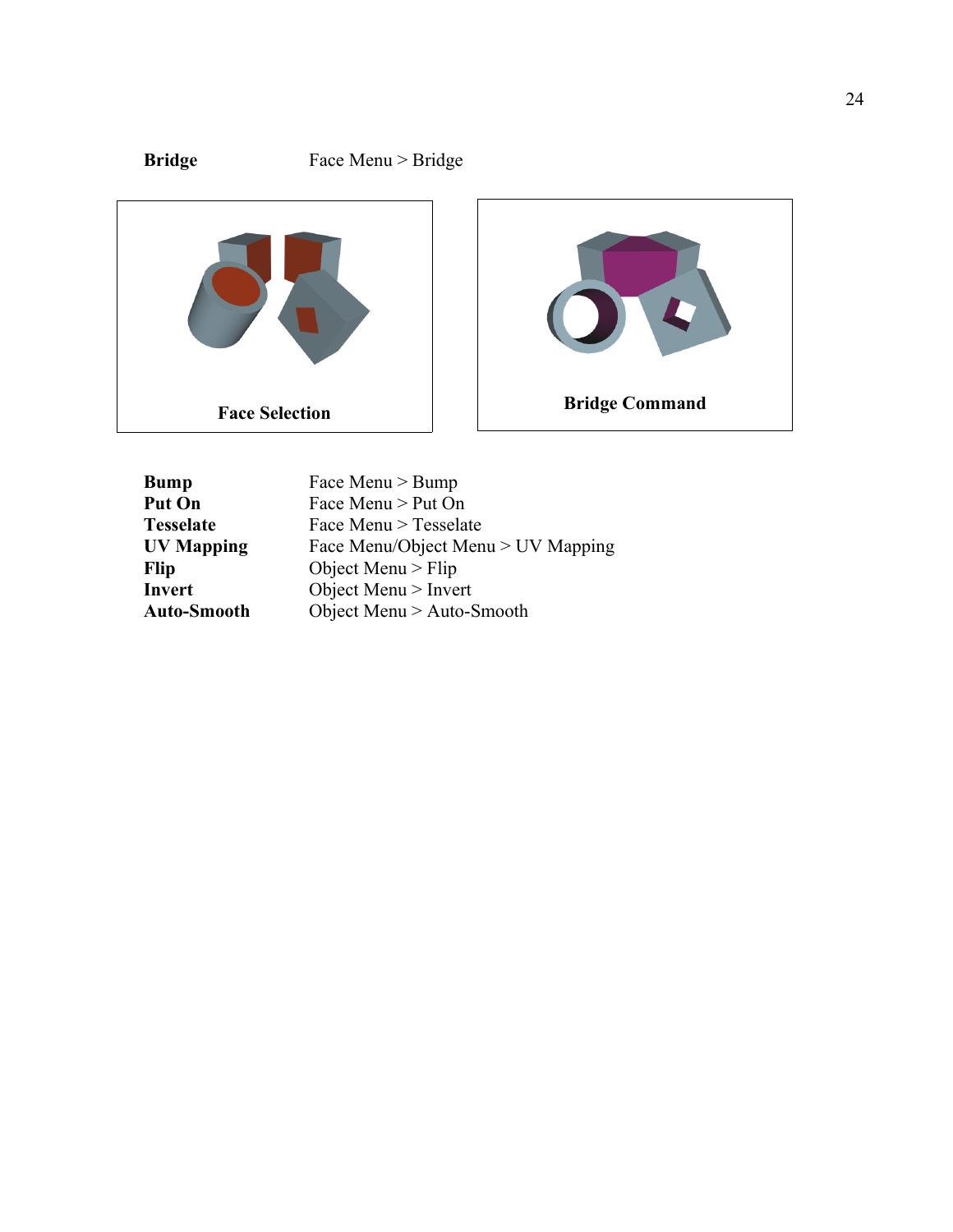| Space-bar<br><b>Backspace</b><br>$Ctrl+Alt+Z$<br>$Ctrl + Shift + Z$<br>$Ctrl+D$<br>Shift+D<br>Tab | De-select<br>Delete<br>Undo a number of previous commands<br>Redo a number of previous Undo commands<br><b>Repeat Previous Command</b><br>Repeat Previous Command & Drag (Rotate, Sweep, etc.)<br><b>Enter Numeric Value</b> |
|---------------------------------------------------------------------------------------------------|------------------------------------------------------------------------------------------------------------------------------------------------------------------------------------------------------------------------------|
| Q                                                                                                 | Pan Camera (Nendo Camera Mode)                                                                                                                                                                                               |
| $\mathbf{A}$                                                                                      | Aim Camera Focus on Selected item/items                                                                                                                                                                                      |
| Shift+A                                                                                           | Aim Camera Focus on All items                                                                                                                                                                                                |
| $\bf R$                                                                                           | <b>Reset View to Default Camera View</b>                                                                                                                                                                                     |
| $\mathbf 0$                                                                                       | Orthographic/Perspective Mode Toggle                                                                                                                                                                                         |
| $\mathbf{X}$                                                                                      | View Along X Axes                                                                                                                                                                                                            |
| Shift+X                                                                                           | View Along -X Axes                                                                                                                                                                                                           |
| Y                                                                                                 | View Along Y Axes                                                                                                                                                                                                            |
| Shift+Y                                                                                           | View Along -Y Axes                                                                                                                                                                                                           |
| Z                                                                                                 | View Along Z Axes                                                                                                                                                                                                            |
| Shift+Z                                                                                           | View Along - Z Axes                                                                                                                                                                                                          |
| $\boldsymbol{\mathrm{V}}$                                                                         | Vertex Mode                                                                                                                                                                                                                  |
| E                                                                                                 | Edge Mode                                                                                                                                                                                                                    |
| $\mathbf F$                                                                                       | Face Mode                                                                                                                                                                                                                    |
| B                                                                                                 | Body (Object) Mode                                                                                                                                                                                                           |
| I                                                                                                 | <b>Select Similar</b>                                                                                                                                                                                                        |
| Ctrl+Shift+I                                                                                      | <b>Inverse Selection Group</b>                                                                                                                                                                                               |
| L                                                                                                 | Edge Loop                                                                                                                                                                                                                    |
| G                                                                                                 | Edge Ring                                                                                                                                                                                                                    |
| $\mathbf C$                                                                                       | <b>Connect Edges or Vertex</b>                                                                                                                                                                                               |
| Shift+Tab                                                                                         | <b>Smooth Preview</b>                                                                                                                                                                                                        |
| W                                                                                                 | Wireframe Toggle                                                                                                                                                                                                             |
| U                                                                                                 | Auto Rotate the Scene                                                                                                                                                                                                        |

### **Hot Keys: (Make sure that Caps Lock is turned off.)**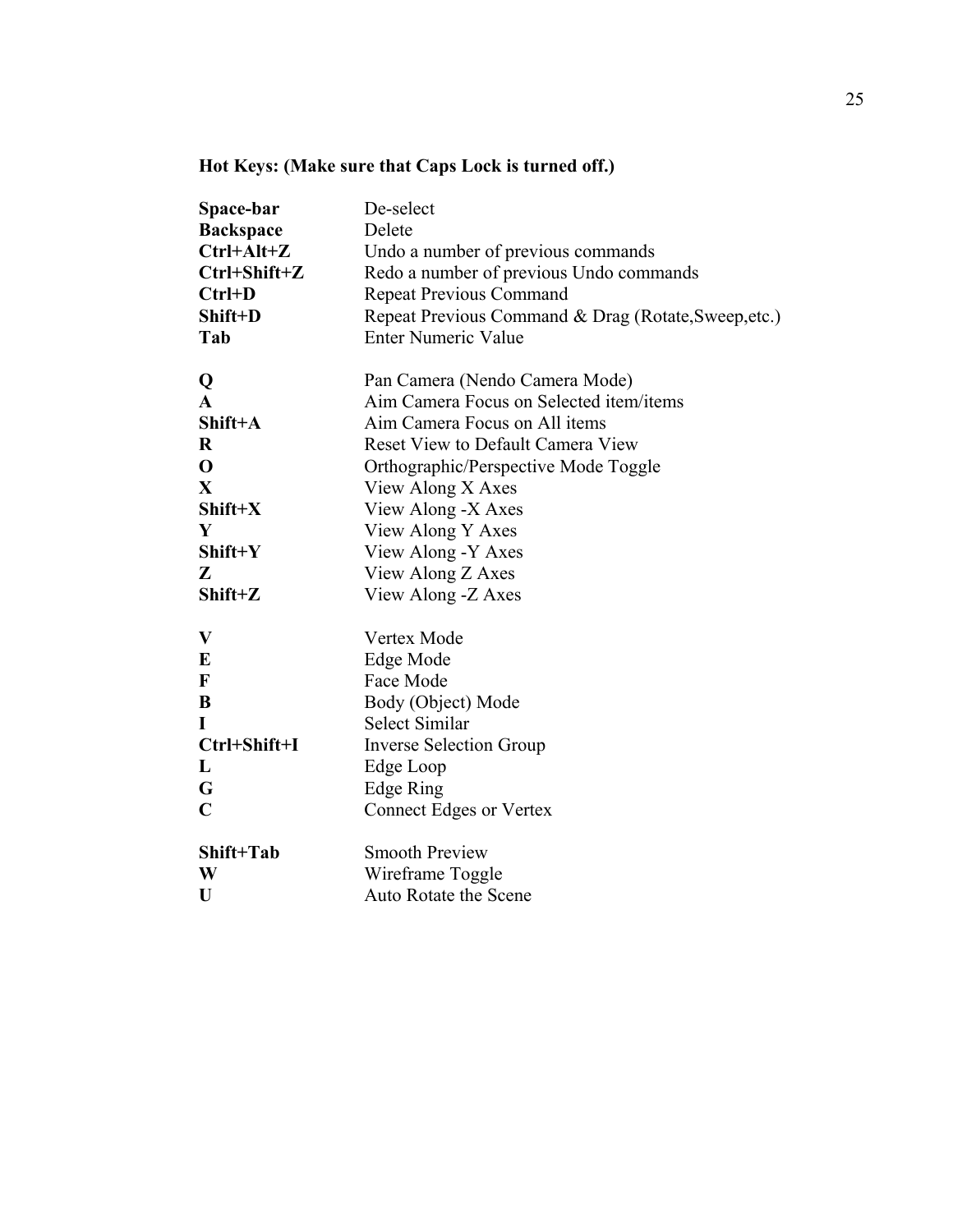## Chapter 3

## Materials

By default every Wings3D file contains two predefined Materials. If you look in the Outliner window you will see two box icons with an "M" with the Material descriptions "default" and " hole ".

The "default" material is the gray looking material applied to your model by default. The " hole " material can be applied to surfaces that you want to have ignored during various file exports. Surfaces with the " hole " material show up as transparent during Smooth Preview and in OpenGL Renders. These two materials cannot be deleted and it is best not to change their properties. The default color settings for these two materials can be changed in the user preferences [*Edit > Preferences > General*].

In order to control the surface properties of your model you will want to create new Materials [*RMB > Material > Enter a new material name > OK*]. On clicking OK the Material Properties Window will appear.

At the top of the window you will see controls for Diffuse, Ambient, Specular, Emission, Shininess, and Opacity. When Textures have been applied to your model, you will also see those Textures listed in the Material Properties Window. The types supported are Diffuse, Gloss, Bump (HeightMap), and NormalMap. Textures should be applied using the Snap Image tool so that UV Coordinates will be added with the texture. The Diffuse Texture can also be applied using the more advanced UV Mapping Command, which will be covered in the Chapter on UV Mapping.

This chapter will cover all these material properties. Material properties for external rendering software such as YafRay and Kerkythea will be covered in a separate chapter which will include information on Installation, Plug-in Configuration, Absorption, Dispersion, Refractive Caustics, Reflective Caustics, and More.

#### Color Swatches & Eyedropper Tool

Within the Material Properties Window you will see a color swatch next to various property controls. These will be either black or white by default. When you click [LMB] a color swatch a new window will open allowing you to change the color by adjusting the RGB (Red, Green, Blue) and/or HSV (Hue = Color, Saturation = Intensity, Value = Brightness) settings by either moving the sliders or entering numeric values. It is at this point that you can use the Eyedropper Tool. Moving the cursor away from the Choose Color Window will cause the eyedropper to automatically appear. Simply click a color anywhere within the Wings3D window set and the top portion of the color swatch will show that new color.

If you have an image which contains a special color you want to reproduce, you can use the Eyedropper Tool to grab the color from that image. In order to do this first load the image [*File > Import Image...*] and then view the image with the Wings3D image viewer [*Outliner > LMB the Image > RMB > Show*]. Now when you return to the Choose Color Window you can use the Eyedropper Tool to grab the color from the image in the viewer.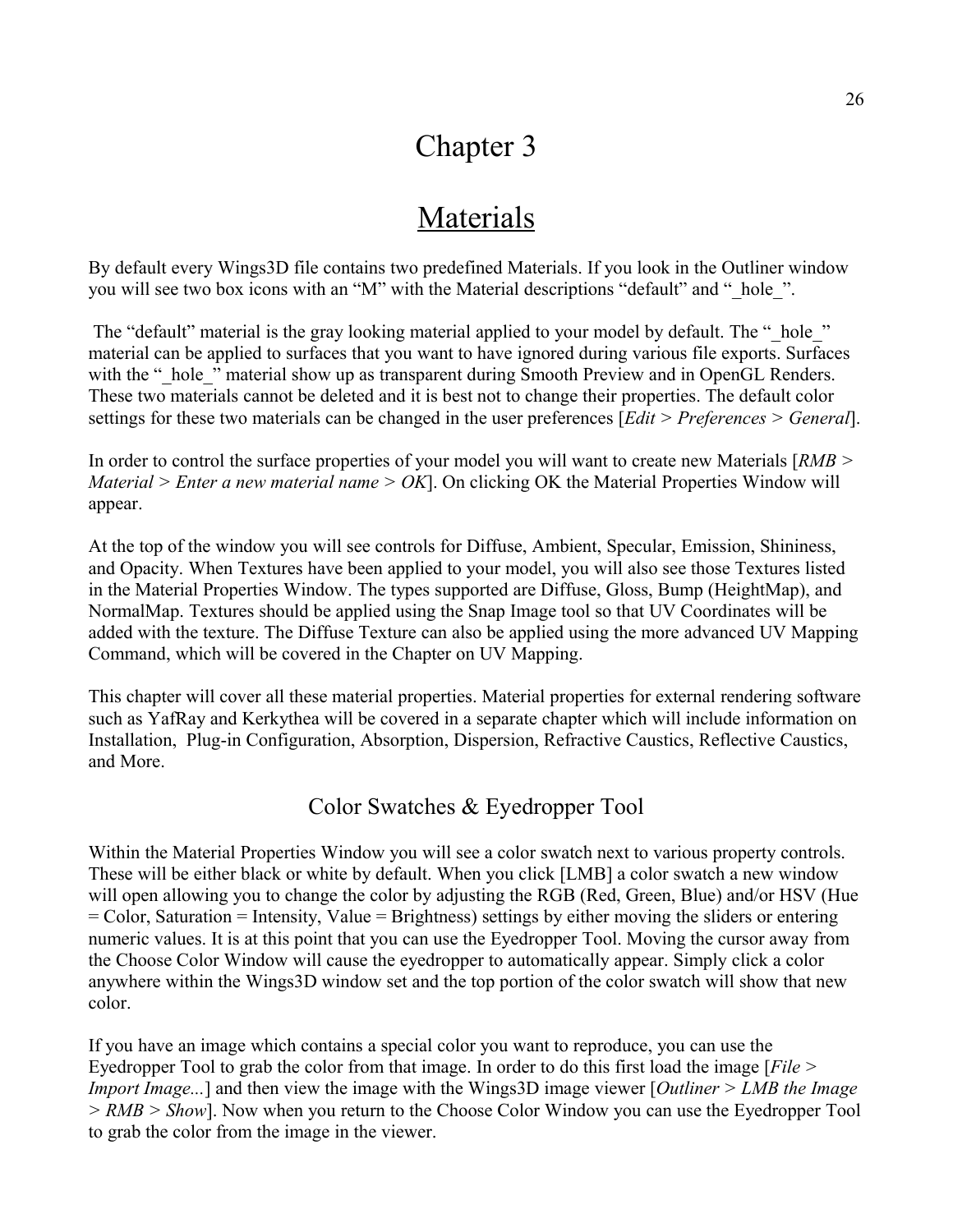#### Diffuse

The Diffuse setting controls the true color of the Material as it would appear under Ambient white light. The Slider controls the V (Value = Brightness) setting within the HSV color model. Click the color swatch to the right of the Diffuse Slider Control to open the Choose Color Window.

#### Ambient

The Ambient setting affects the Diffuse color by simulating the presence of an Ambient light. The Slider controls the V (Value = Brightness) setting within the HSV color model. Click the color swatch to the right of the Ambient Slider Control to open the Choose Color Window.

#### Specular

The Specular setting controls the color that is reflected by the Material as a result of light shining on it. Gold Metal has a yellow/orange Specular Color. The Slider controls the V (Value = Brightness) setting within the HSV color model. Click the color swatch to the right of the Specular Slider Control to open the Choose Color Window.

#### Emission

The Emission setting controls the color that is emitted by the Material, a sort of glow. The Slider controls the V (Value = Brightness) setting within the HSV color model. Click the color swatch to the right of the Emission Slider Control to open the Choose Color Window.

#### **Shininess**

The Shininess setting controls how much light is reflected by the Material. Reducing the Shininess will increase the size of the Specular highlight.

#### **Opacity**

The Opacity setting controls how much light passes through the Material. Reducing the Opacity will increase the level of Transparency, with 0.0 being clear.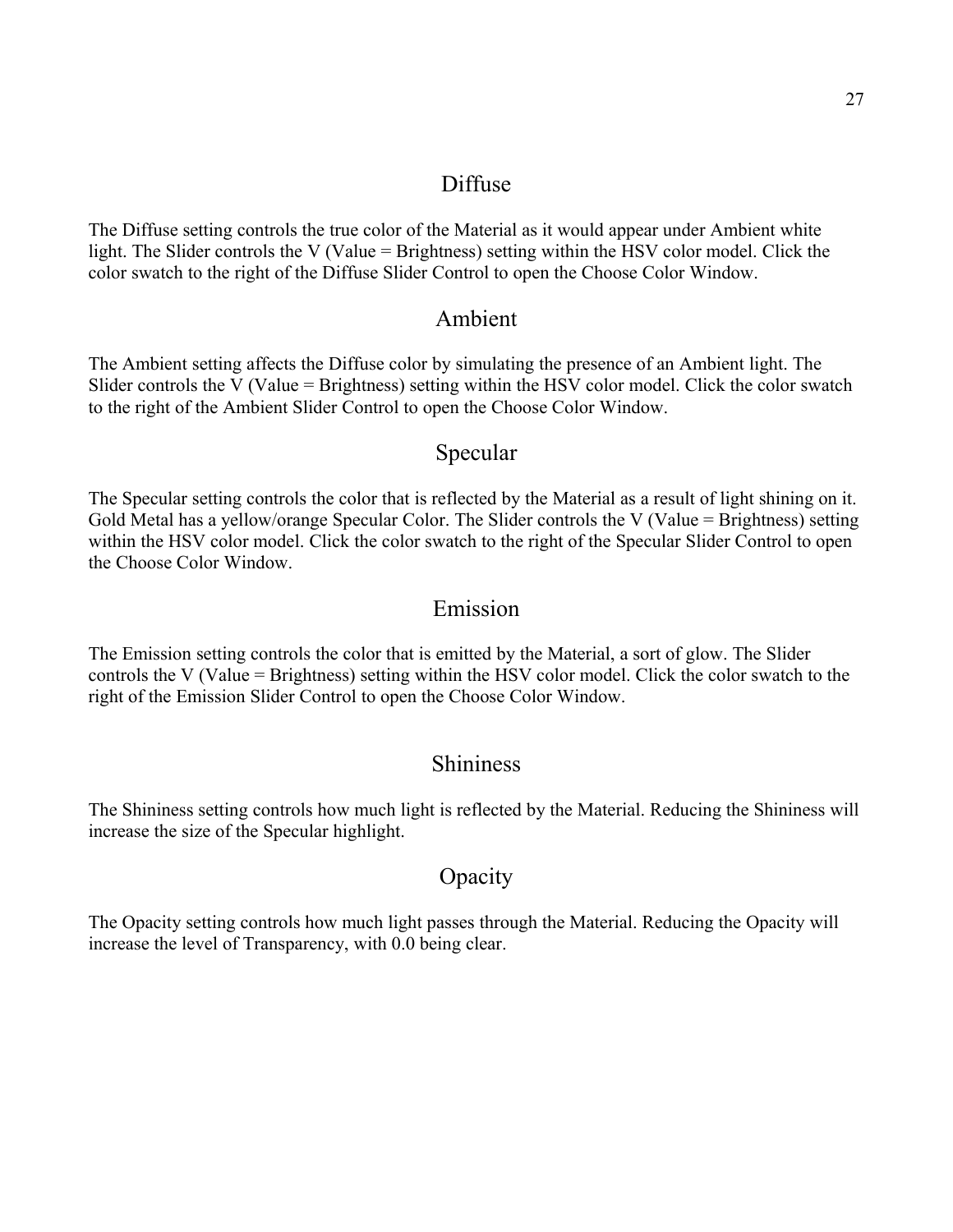#### Textures & Snap Image Tool

When you are ready to apply a Texture/Image Map to your model you will want to use the Snap Image Tool [*Tools > Snap Image*]. This tool can be used to apply either a Diffuse, Gloss, Height Map, or Normal Map and will automatically add UV Coordinates.

Before you can use the Snap Image Tool you will need to load [*File > Import Image...*] your Texture/Image Map. If you try to use the Snap Image Tool without first loading an image you will get an error message stating that "No Images are Present".

For best results apply textures while aligned to faces along each axes separately, whether X,Y, or Z. You should also make sure you are in Orthographic view as opposed to Perspective view. The Snap Image Tool is to be used while in Face Mode [**F**]. While in other modes, you will not have access to the most important "Snap Image" command.

The first thing you will be prompted for when you use the Snap Image Tool is the Image which you want to Snap to the selected faces. After you select your image, it will appear in the background of the Geometry Window.

When you click with the [RMB] you will see the Snap Image commands at the top of the context sensitive menu. Selecting the "Scale Snap Image" or the "Move Snap Image" command gives you access to commands for adjusting the Scale and Placement of the Texture.

When you are satisfied with the look and position of the texture, [RMB] and use the "Snap Image" command to snap the image to the selected faces. To exit the Snap Image Tool, [RMB] and select "Exit Snap Mode".